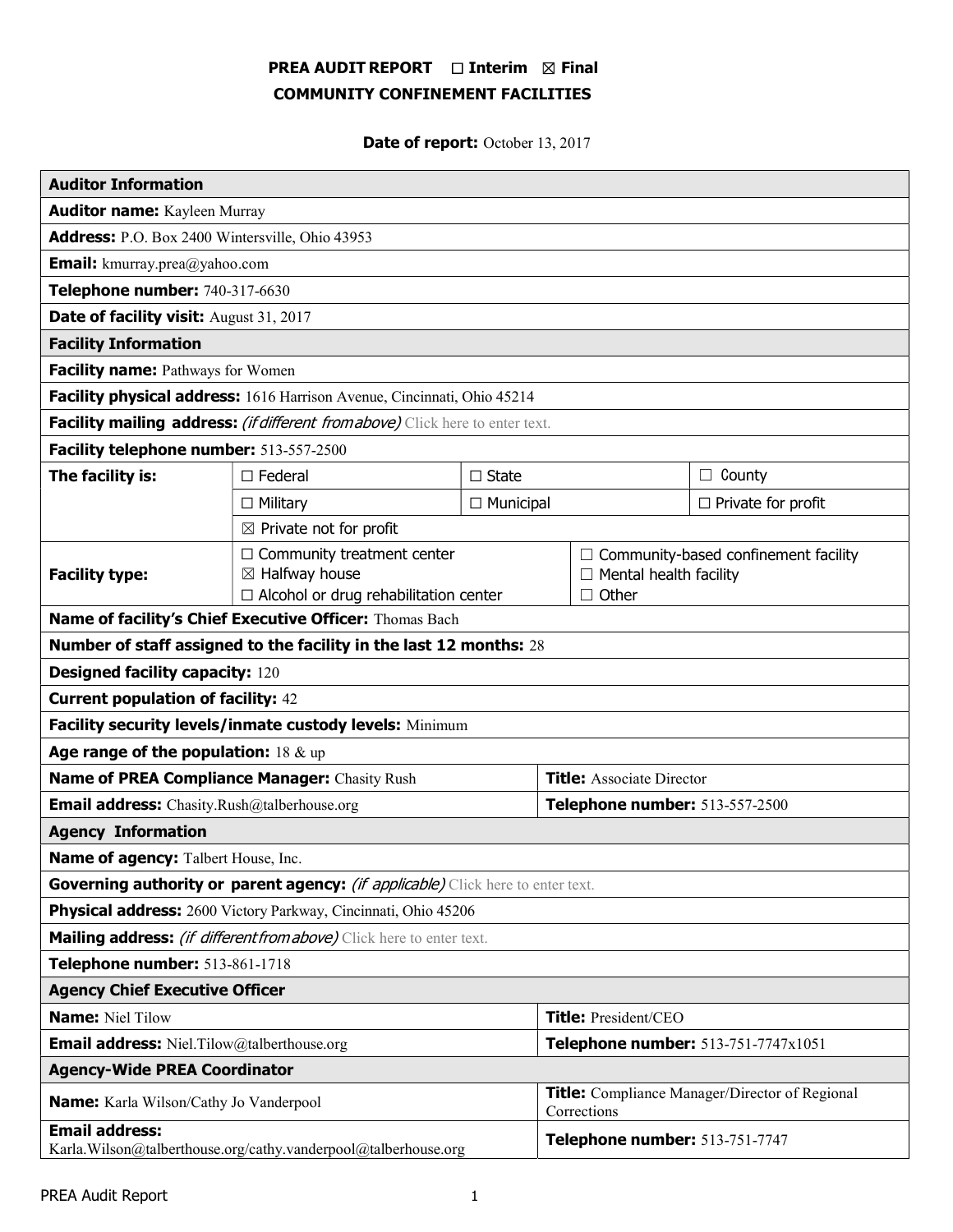## AUDIT FINDINGS

# NARRATIVE

The PREA audit for Pathways for Women Halfway House was conducted on August 30-31, 2017 in Cincinnati, Ohio. As part of the Talbert House residential corrections program, the facility focuses on successful transition from correctional supervision to community. The facility supplied the auditor documentation relevant to showing compliance with each of the standards. This documentation included the pre-audit questionnaire, policy and procedure, facility floor plan with camera coverage marked, MOU's, staffing plan, and other PREA forms. The auditor received this information and additional documentation while conducting the onsite visit.

During the audit, the auditor toured the facility and conducted informal and formal staff and client interviews. It was noted during the tour that multiple PREA audit notices were posted in conspicuous places throughout the facility. The notices included the name and address of the PREA auditor and the date posted was six weeks prior to audit. All client areas including the bathroom has posters which informs clients on the ways in which they can report an allegation; the phone numbers and addresses of agencies they can report including anonymously; and that they can report to any staff member at any time in writing or verbally. Staff post areas have a PREA posters which includes first responder duties and the facility's coordinated response plan.

Five random clients were interviewed, based on the facility's current population level. There were no residents who identified as LGBTI, so a random sample of clients was chosen from the various dorm rooms. Residents were asked about their experience with PREA education, allegation reporting, communication with staff, safety, restrooms, knock and announcements, grievance procedures, pat downs, PREA brochures and postings, and the zero tolerance policy.

Also interviewed were specialized staff. This staff includes the PREA Coordinators (also Investigator), PREA Manager (facility Associate Director), Resident Advisor (RA) Practitioner, Clinical Supervisor, Human Resource Generalist, and Emotional Support Personnel. The local hospitals SANE Coordinator, and Women Helping Women Director were not able to be interviewed. The auditor reviewed both agencies' websites and MOU agreement. The facility does not provide on-site medical or mental health services related to forensic examinations. Random staff were questioned about PREA training, how to report, to whom to report, filing reports, investigations, conducting interviews, follow-up and monitoring retaliation, first responder duties, and the facility's coordinated response plan.

After a brief opening with agency staff, the auditor toured the facility. The tour consisted of examining all dorm areas, group rooms, day rooms, bathrooms, operations post, utility areas, and maintenance areas. A review of employee files, training records, PREA acknowledgments, PREA forms, and data logs were also completed. The auditor gave a closeout and shared some of the immediate findings.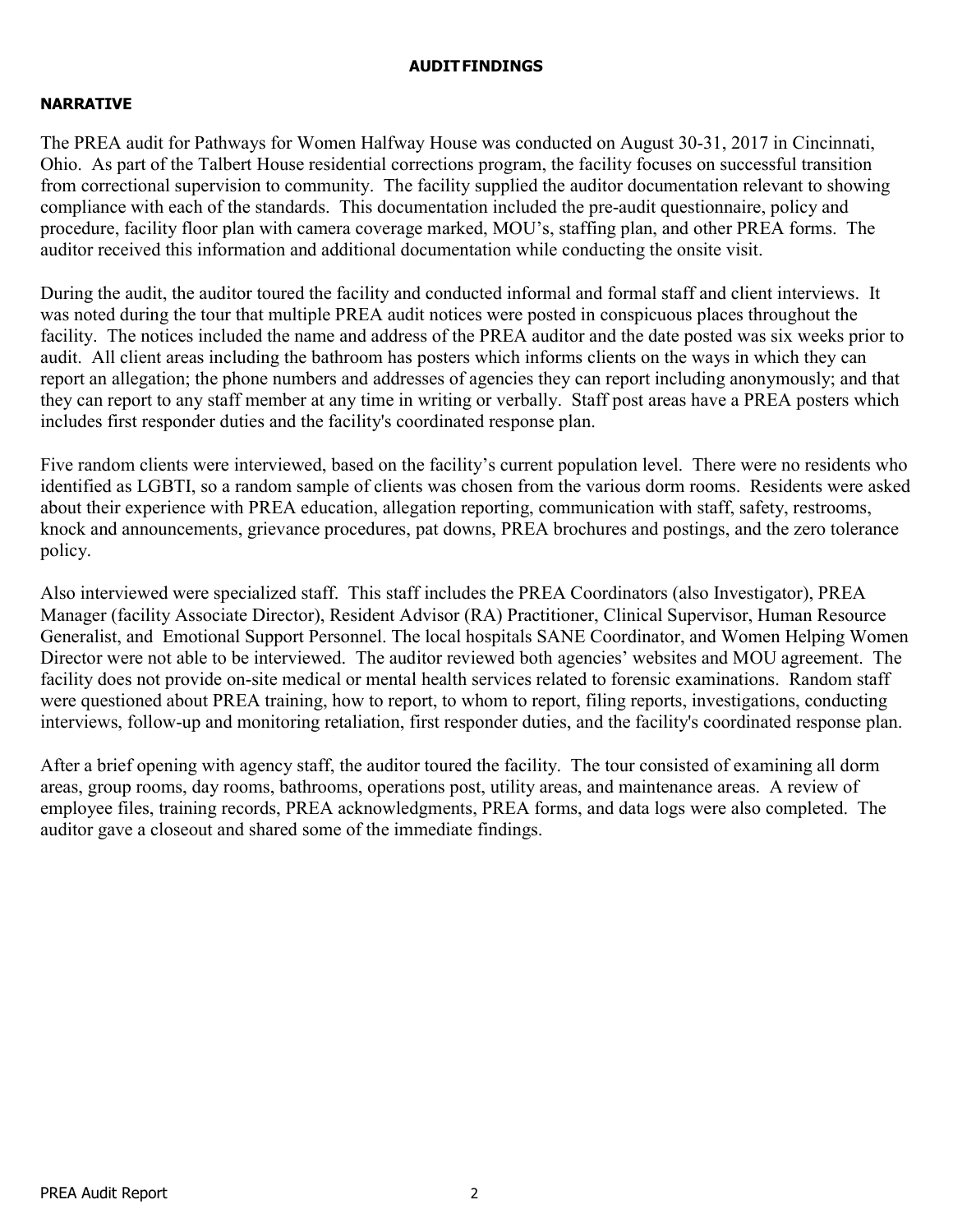# DESCRIPTION OF FACILITY CHARACTERISTICS

Pathways for Women is a halfway house located in Cincinnati, Ohio that serves adult female felony offenders. The facility is a renovated warehouse with three levels. The facility can house up to 120 offenders; however, it is currently only housing 42. To access the facility, one must be buzzed into a lobby area where they will be sign-in by staff. Clients would access the same entrance and be subject to a pat-down in the duty office which is visible by video surveillance.

The facility is equipped with 28 surveillance cameras which can record and play back anywhere between 14-30 days. The cameras are placed strategically throughout the interior and exterior of the building. There are also multiple security mirrors to enhance security in vulnerable areas. The facility has identified areas of the building that can be considered vulnerabilities and have developed a plan for monitoring these areas until electronic monitoring can be added. The first floor of the facility houses the kitchen/dining room, fitness room, nurses, office, drug screening room, storage areas, and nine offices. The clients are not allowed to work in the kitchen area but have free access to the dining room. The staff offices on this floor do not have windows in the doors. Staff members are required to have the doors propped open whenever they meet with clients. The second floor houses the administrative area, conference room, classroom, two security post, and three dorms. The main entrance is located on this floor entering into the main lobby near the security post. The second entrance is closed off along with the security post due to the low census. The dorms are separated based on commitment type (federal or state). Each dorm is equipped with a laundry facility and bathroom. The bathroom has an entrance door off of the day room that is closed (to see a full description of the bathroom see standard 115.215). The third floor houses the medication room, staff offices, and two more dorm rooms. The dorm rooms can be described as rooms within a room with half wall dividers creating separate areas. Some dorm and day room areas are equipped with cameras. Clients are informed of the policy to dress in the bathroom. The facility requires Resident Advisors to conduct head counts during the day and circulation rounds every 30 minutes, as well as security and perimeter checks throughout the facility. Resident Advisors (RA) are required to conduct more frequent checks in areas that are considered blind spot areas.

The facility has several dorms on the second and third floor of the facility. Some of these dorms are divided by wall barriers and limit the number of beds in each contained area. Clients that have been given a classification of vulnerable would be housed in one of the dorm rooms that offers the most visibility and security. All rooms are designed to minimize blind spot areas. Because each dorm has its own bathroom inside the dorm, separation between clients classified as potentially abusive and potentially vulnerable is easier to maintain and monitor. The bathroom is designed to offer privacy for clients (see standard 115.215 to see full bathroom description). Clients are required to be out their rooms during program hours.

The facility offers several programs designed to successfully reintegrate offenders back into the community. Reentry Services include addiction treatment, medication-assisted treatment, trauma, life skills, vocational services, and criminal thinking. The organization has a culture of innovation that thrives on the creation of services that meet clients' needs. Treatment services are researched based, best practices. The staff provide a secure, supervised, and structured living environment that empower clients to change.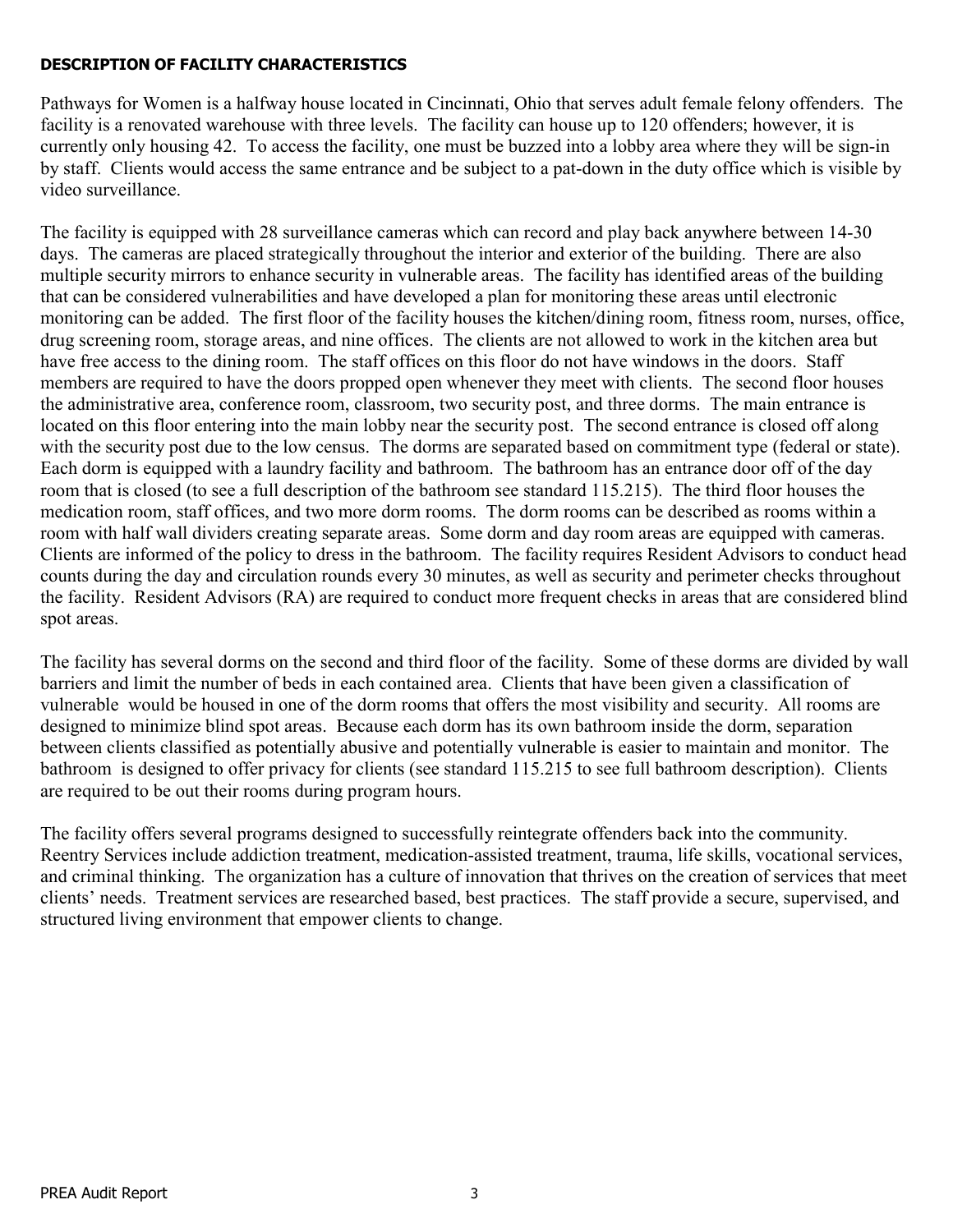### SUMMARY OF AUDIT FINDINGS

Pathways for Women Halfway House has had zero PREA allegations during this audit cycle. Pathways for Women staff interviewed indicated that they received formal PREA training during orientation as well at facility mettings as part of their annual training. Staff on all three shifts including security and program staff were able to discuss their responsibility as a first responder, how to report or respond to an allegation of sexual abuse, sexual harassment, or retaliation.

Staff were sure of their education and training and would be capable to responding to any allegation appropriately. Clients interviews from the facility seemed well versed on their rights under the PREA standards and knew who and how they could report including anonymously. All clients receive information at intake with the phone number and address of inside and outside agencies that could help and knew the location of posters. Services with the Women Helping Women for victim advocacy services and with the University of Cincinnati Hospital for SANE practitioners are in place.

Overall, the auditor was left with the impression that the leadership and staff of Pathways for Women have made implementing the PREA standards a priority and that they have received the necessary training and authority to detect, protect, and respond to any incident of sexual abuse/sexual harassment. Talbert House as an agency has reviewed the corrective action plans from other facility's and have implemented positive changes at all facilities. Opportunities to increase the ability to protect and detect sexual abuse and sexual harassment are proactive in nature. Agency leadership has developed policies and practices that shows a commitment to the safety of residents, and provides the necessary support to implement all aspects of the PREA standards.

This is the facility's second PREA audit and it confirms the agency's progression toward providing maximum safety and an environment where staff can enable positive change

Number of standards exceeded: 0 Number of standards met: 40 Number of standards not met: 0

Number of standards not applicable: 2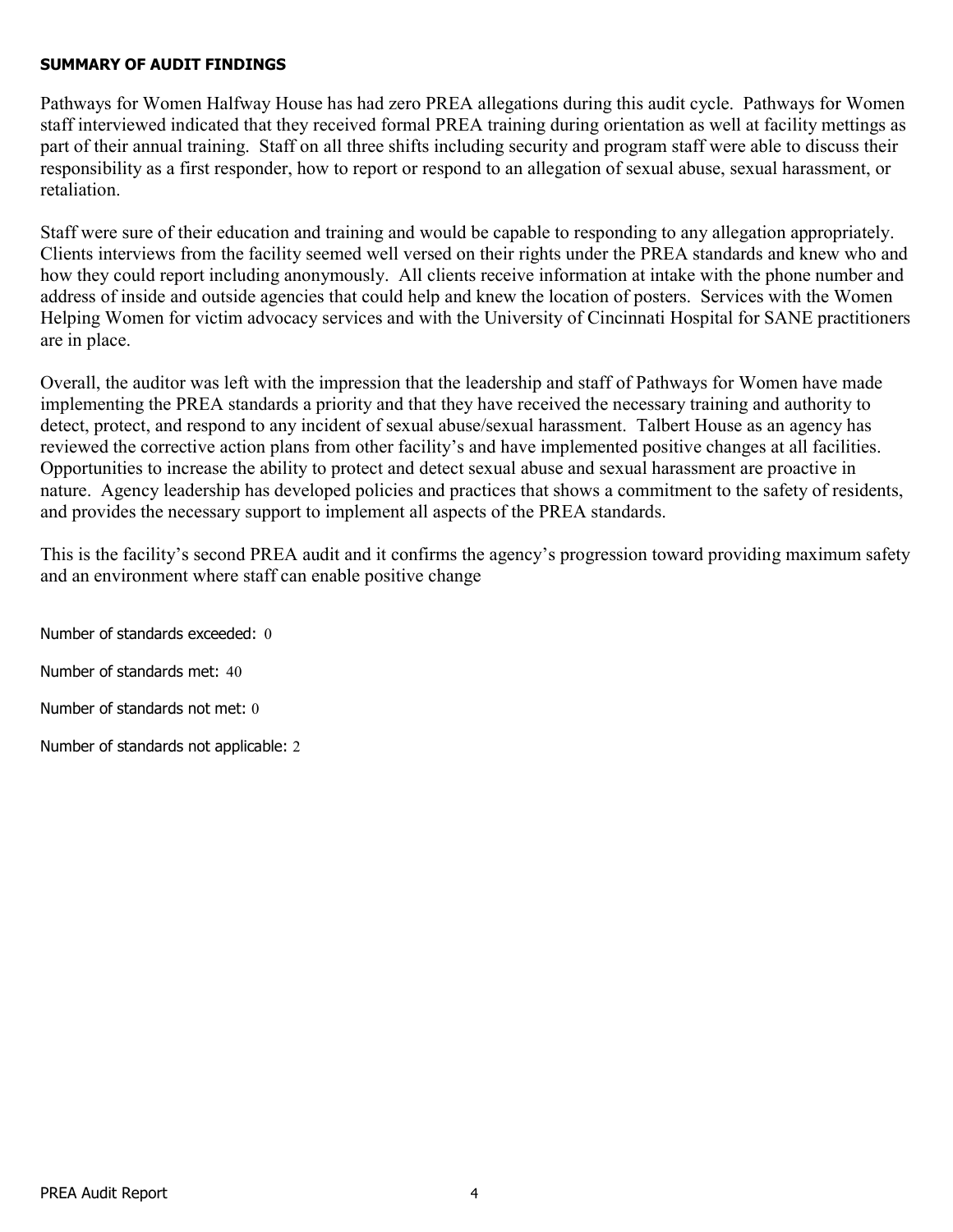### Standard 115.211 Zero tolerance of sexual abuse and sexual harassment; PREA Coordinator

- ☐ Exceeds Standard (substantially exceeds requirement of standard)
- $\boxtimes$  Meets Standard (substantial compliance; complies in all material ways with the standard for the relevant review period)
- ☐ Does Not Meet Standard (requires corrective action)

Auditor discussion, including the evidence relied upon in making the compliance or non-compliance determination, the auditor's analysis and reasoning, and the auditor's conclusions. This discussion must also include corrective action recommendations where the facility does not meet standard. These recommendations must be included in the Final Report, accompanied by information on specific corrective actions taken by the facility.

Pathways for Women adheres to the Talbert House agency zero tolerance policy. The policy outlines the facility's approach to preventing, detecting, and responding to sexual abuse and sexual harassment.

The agency's Director of Regional Corrections and Compliance Manager serve as the agency wide co-PREA Coordinators and reports to the agency's Vice President of Court and Corrections. The auditor spoke with both PREA Coordinators concerning their authority to develop, implement, and oversee the agency's efforts to comply with PREA standards. During the interview, it was clear that both PREA Coordinator has sufficient time and authority to implement the agency's policies and practices in an effort to obtain and maintain compliance.

At the Pathways for Women facility, the Associate Director serves as the facility PREA manager. The Associate Director would report any PREA related issues to the Coordinators. During the interview, the Associate Director noted that he has sufficient time and authority to implement all policies and practices related to obtain and maintaining compliance with PREA standards.

Review: Policy and procedure Interview with PREA Coordinators Interview with PREA Manager/Associate Director

### Standard 115.212 Contracting with other entities for the confinement of residents

- $\Box$  Exceeds Standard (substantially exceeds requirement of standard)
- $\Box$  Meets Standard (substantial compliance; complies in all material ways with the standard for the relevant review period)
- ☐ Does Not Meet Standard (requires corrective action)

Auditor discussion, including the evidence relied upon in making the compliance or non-compliance determination, the auditor's analysis and reasoning, and the auditor's conclusions. This discussion must also include corrective action recommendations where the facility does not meet standard. These recommendations must be included in the Final Report, accompanied by information on specific corrective actions taken by the facility.

N/A: The PREA Coordinator reports that the facility is operated by a private agency and does not contract with other agencies for offender placement

### Standard 115.213 Supervision and monitoring

☐ Exceeds Standard (substantially exceeds requirement of standard)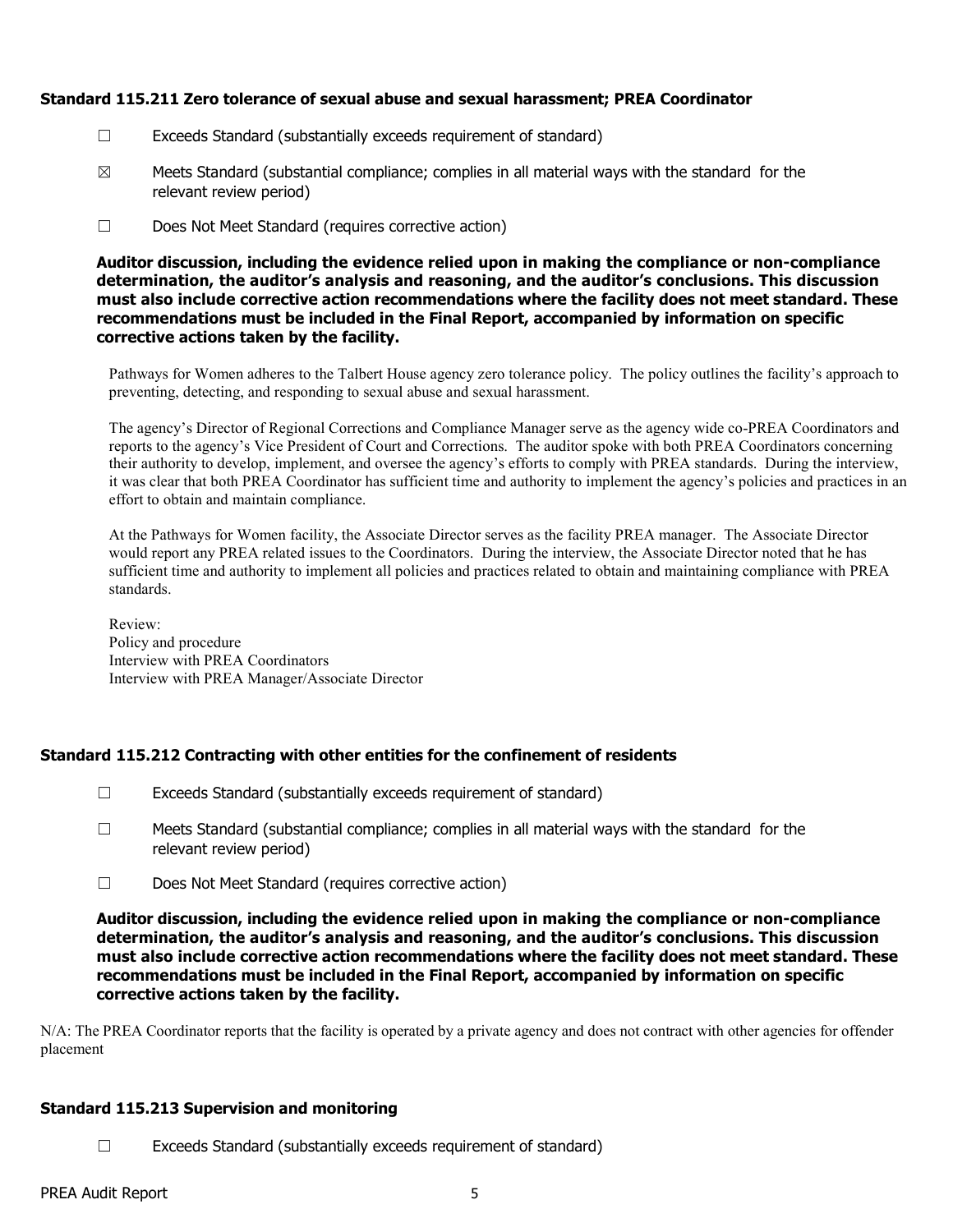- $\boxtimes$  Meets Standard (substantial compliance; complies in all material ways with the standard for the relevant review period)
- ☐ Does Not Meet Standard (requires corrective action)

The agency has a policy requiring each facility complete a staffing plan that provides for adequate levels of staffing and where appropriate video monitoring equipment to protect clients against sexual misconduct. The staffing plan reviews the physical elements of the building including the placement of cameras and identified blind spot areas; plans for prevention and detection including coverage of blind spot areas, requiring staff to have blinds or doors open when clients are in the office, and proper training to ensure staff are conducting proper and timely tours throughout the facility; and ensuring proper staff to clients ratios and that staff have been properly trained on the PREA standards. The plan also reviews the number and types of allegations during that year and ensures all recommendations have been implemented.

The facility has a total of 28 cameras (internally and externally) that aid in the supervision of clients. The cameras record to a digital server and are capable of a fourteen-thirty-day play back. The facility is located in a 1927 renovated warehouse that has three levels. Staff, clients, and visitors must be "buzzed in" to the lobby area that is staffed with a Resident Advisor (RA) 24 hours a day. This staff member will monitor cameras, complete pat downs on clients entering the building, and sign clients in and out of the building. Clients have scheduled access to a recreation and smoke break area. RA staff complete a walkthrough every 30 minutes.

The plan is required to be reviewed annually.

There have been no reports of deviations to the staffing plan.

Review: Policy and procedure Facility tour Staffing plan Floor plan Interview with PREA Coordinators Interview with Associate Director

### Standard 115.215 Limits to cross-gender viewing and searches

- ☐ Exceeds Standard (substantially exceeds requirement of standard)
- $\boxtimes$  Meets Standard (substantial compliance; complies in all material ways with the standard for the relevant review period)
- ☐ Does Not Meet Standard (requires corrective action)

### Auditor discussion, including the evidence relied upon in making the compliance or non-compliance determination, the auditor's analysis and reasoning, and the auditor's conclusions. This discussion must also include corrective action recommendations where the facility does not meet standard. These recommendations must be included in the Final Report, accompanied by information on specific corrective actions taken by the facility.

Per agency policy, the facility does not cross gender or body cavity searches. The facility houses only female clients and all RA staff are females. The facility conducts strip searches by members of the same sex if there is a reasonable suspicion to do so and only with supervisor approval. All pat downs are completed in camera view. All employees are trained on the proper techniques to a pat down and strip search during orientation and again annually.

PREA Audit Report 6 The facility allows for clients to shower, perform bodily functions, and dress in areas not viewable to staff. The clients within each dorm share a bathroom. The bathroom is located inside the dorm and is equipped with two toilet stalls with doors and two individual shower stalls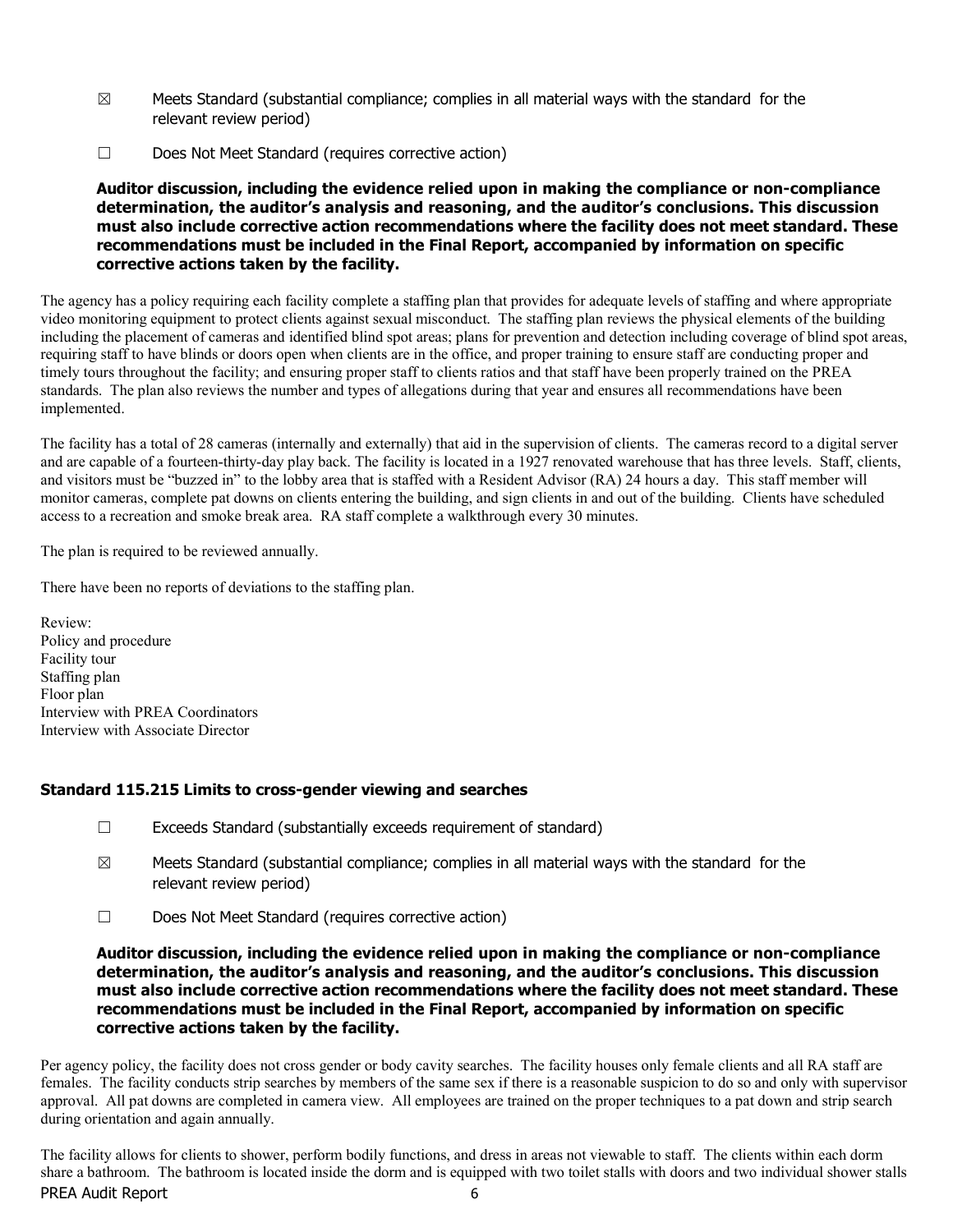with curtains. The facility has not had an incident of incidental viewing. Males are announced when coming into dorm areas and again when entering the bathroom. There are cameras in the some of the dorm areas, so clients are required to dress in the bathroom. The bathrooms have a closed door entrance.

The facility has not housed a transgender or intersex client. The agency has developed a transgender housing policy that has identified ways to manage, house, and secure a transgender or intersex client safely. The Pathways for Women facility is capable of housing a transgender or intersex client safely. Once identified, the client will be place in a room and bed that offers a more secure environment. The client will be consulted as to their needs for privacy concerning personal hygiene and because Pathways for Women only has female RA staff, females would conduct pat downs. The agency has a policy for professional, respectful transgender/intersex client pat downs. No transgender/intersex client would be searched for the sole purpose of determining genital status.

During interviews with staff, all indicate that they have been trained properly on how to conduct a variety of pat downs. The staff members felt comfortable with their training and no issues have been reported concerning the pat down process.

During interviews with clients, the auditor noted that all clients reported that the pat downs were conducted professionally and respectfully. At no time did a resident complain that they were uncomfortable in a sexualized way during a pat down.

Review: Policy and procedure Facility tour Interview with Associate Director Interview with RA Practicitioner Interview with random staff Interview with random clients Interview with PREA Coordinator

### Standard 115.216 Residents with disabilities and residents who are limited English proficient

- ☐ Exceeds Standard (substantially exceeds requirement of standard)
- $\boxtimes$  Meets Standard (substantial compliance; complies in all material ways with the standard for the relevant review period)
- ☐ Does Not Meet Standard (requires corrective action)

#### Auditor discussion, including the evidence relied upon in making the compliance or non-compliance determination, the auditor's analysis and reasoning, and the auditor's conclusions. This discussion must also include corrective action recommendations where the facility does not meet standard. These recommendations must be included in the Final Report, accompanied by information on specific corrective actions taken by the facility.

The agency has a policy that calls for the reasonable accommodations for clients that allow for them to be able to benefit from program services. These services are for clients who may have a physical, mental, or cognitive disability or for clients who may be limited English proficient. The facility works with community partners to address specific individual needs so that clients can benefit from all aspects of the facility's efforts to prevent, detect, and respond to incidents of sexual abuse and sexual harassment.

The facility staff are instructed to ensure that all aspects of PREA are communicated to all clients regardless of mental, physical, or cognitive disability or language barrier. If there is not a qualified staff member to assist the client, a community partner will be contracted to aid the client in understanding agency rules, PREA, and other regulations. The agency currently has partnerships with Affordable Language Services, VocaLink, and Hearing, Speech, and Deaf Center of Greater Cincinnati.

At no time will another client be used for interpretive services unless a delay in services would compromise the client's safety, the performance of first responder duties, or an investigation.

The facility does not currently house any client needing these services.

Review: Policy and procedure Interview with random staff

PREA Audit Report 7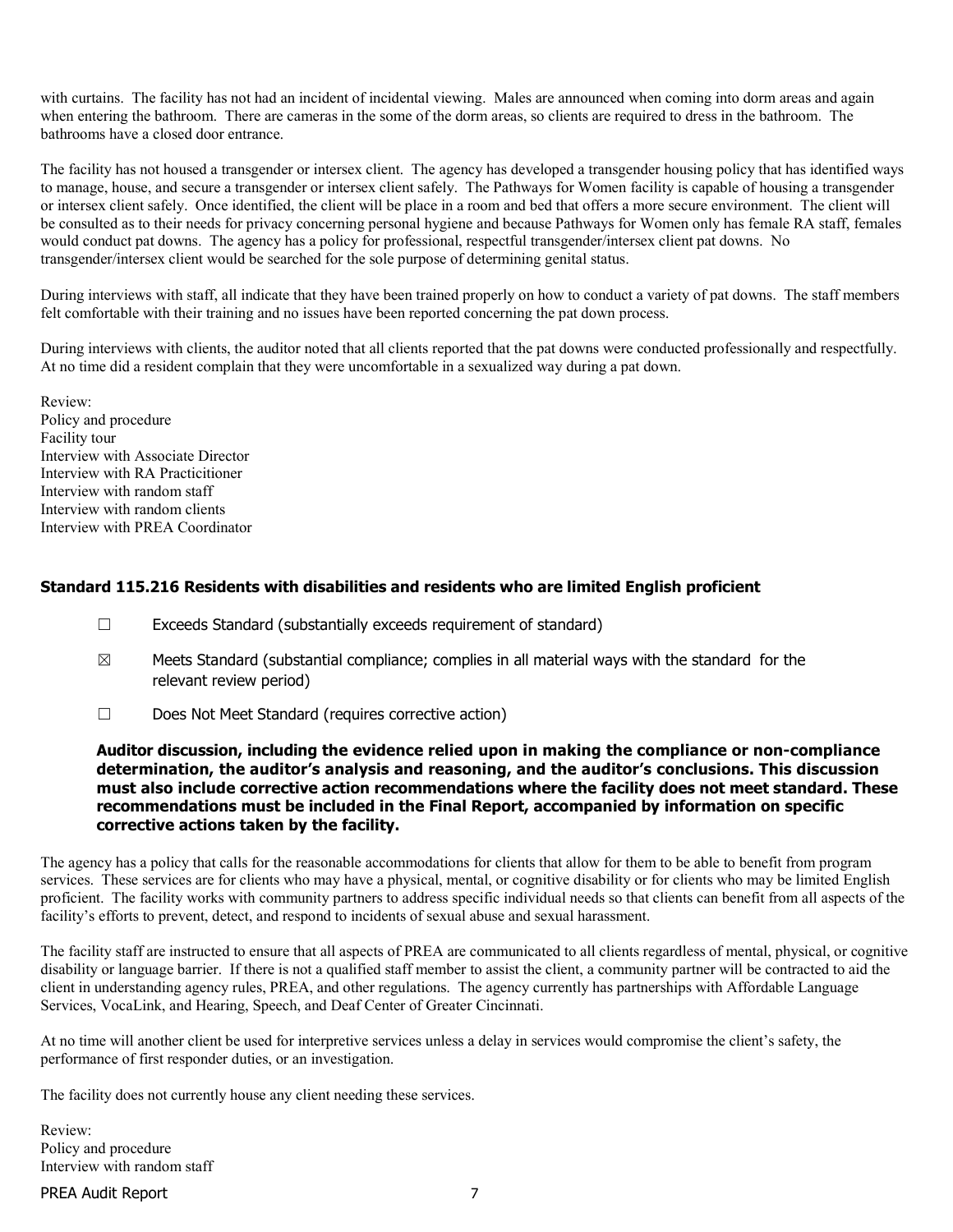Interview with Associate Director Invoice for Affordable Language Services

#### Standard 115.217 Hiring and promotion decisions

- ☐ Exceeds Standard (substantially exceeds requirement of standard)
- $\boxtimes$  Meets Standard (substantial compliance; complies in all material ways with the standard for the relevant review period)
- ☐ Does Not Meet Standard (requires corrective action)

Auditor discussion, including the evidence relied upon in making the compliance or non-compliance determination, the auditor's analysis and reasoning, and the auditor's conclusions. This discussion must also include corrective action recommendations where the facility does not meet standard. These recommendations must be included in the Final Report, accompanied by information on specific corrective actions taken by the facility.

Talbert House has a policy that prohibits any of the facilities it operates to hire or promote staff (including contractors and volunteers) that have been convicted of sexual abuse in a prison, jail, lockup, or community confinement facility, nor will they hire or promote anyone who has been civilly or administratively adjudicated to have engaged in sexual abuse in the community. The facility conducts a NCIC/NLETS background check on all employees and volunteers. Staff members who work in a facility that houses federal Bureau of Prison offenders will automatically receive a background check every five years as part of the contract renewal. A random review of 12 employee files shows that all employee background checks are up to date. The agency documents all contact with previous employers.

The employee application requires all applicants to reveal if they have been convicted of sexual abuse in a prison, jail, lockup, or community confinement facility or convicted of engaging or attempting to engage in sexual activity in the community by force (over or implied) or coercion, or if the victim did not consent or was unable to consent; and if they have been civilly or administratively adjudicated to have engaged in the above activity.

The agency also has a PREA acknowledgement form that all staff sign. The form reviews the agency's zero tolerance policy and all expectations under the PREA guidelines including the continuing affirmative duty to report any allegation against the employee. New employees are also trained on ethical and professional conduct and scope of practice, prevention of personal or familial relationships with clients, and professional boundaries.

Employees who would like to move up within the agency will have to submit a letter of interest to the HR Department. The HR Department will assess the eligibility of the employee by reviewing performance appraisals, disciplinary records, and personnel action reports. Employees who have a disciplinary report that includes a substantiated allegation of sexual harassment will not be considered for the position.

The auditor reviewed 12 random employee files. The review included on boarding documentation, employment application, reference checks/verification, interview forms, disciplinary records, training records, background checks, employee handbook, code of conduct/ethics acknowledgement, and promotions.

The auditor interviewed the Human Resource Generalist concerning their method for ensuring all employees receive their initial and fiveyear background checks, the process for promotions, and the onboarding process.

Review: Policy and procedure Employee zero tolerance acknowledgement Employee files Onboarding documentation Background checks Interview with HR Generalist

### Standard 115.218 Upgrades to facilities and technologies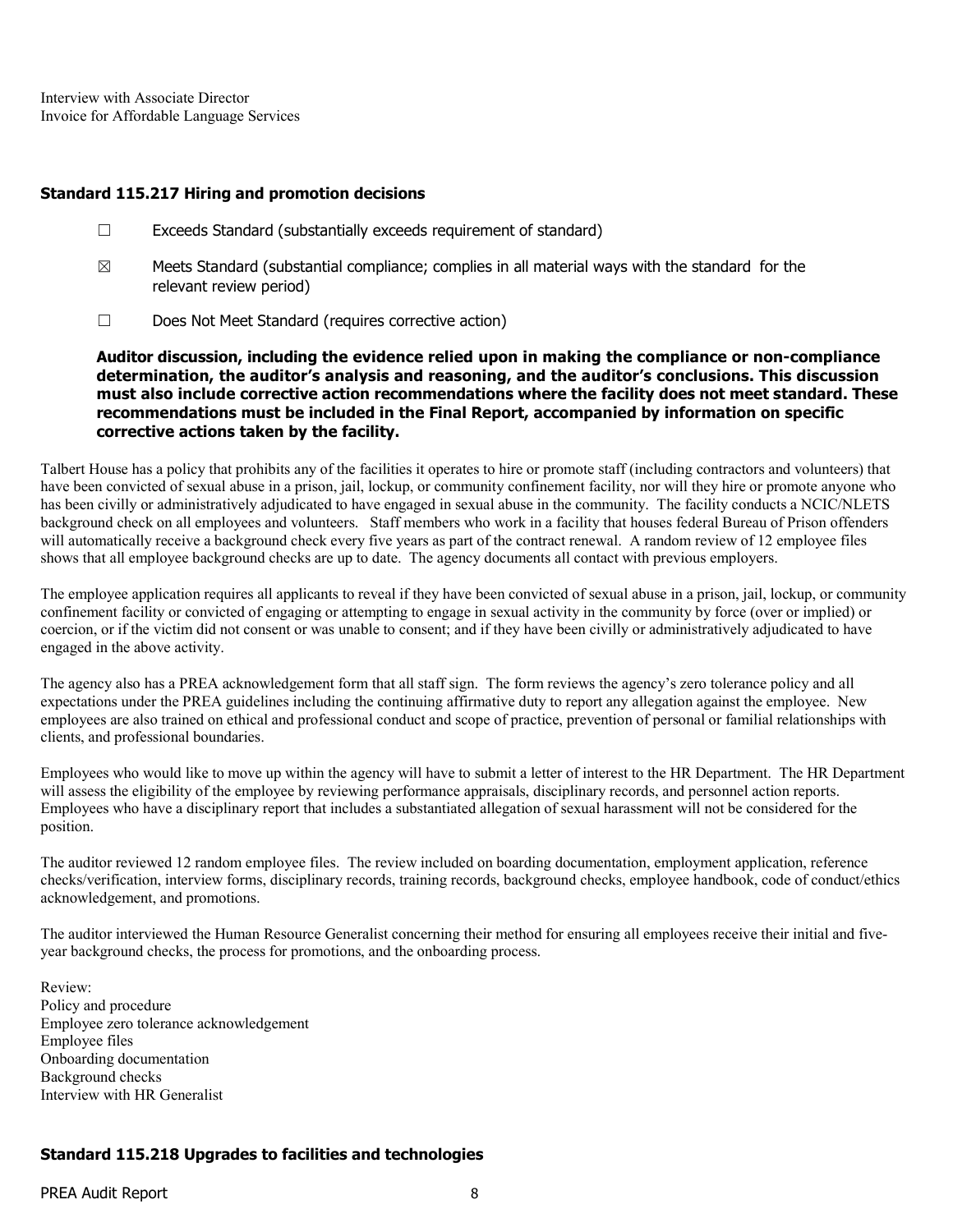- ☐ Exceeds Standard (substantially exceeds requirement of standard)
- $\boxtimes$  Meets Standard (substantial compliance; complies in all material ways with the standard for the relevant review period)
- ☐ Does Not Meet Standard (requires corrective action)

The facility has not acquired any new facility nor is it planning any substantial expansion or modification to the current facility. The facility constantly reviews the facility for needs to its video monitoring system. This includes taking into consideration how such technology may enhance its ability to protect residents from sexual abuse.

Facility management review the staffing plan annually in order to access the effectiveness of the facility's security program and if improvements in the electronic monitoring could help in the prevention, detection, and responding to sexual abuse and sexual harassment. The facility is planning to add additional cameras throughout the living areas. There is no other need for additional electronic monitoring or increased staffing levels. The PREA Coordinator will continue to monitor and request additional resources as needs arise.

Review: Facility tour Floor plans Interview with PREA Coordinator Interview with Associate Director Interview with Director

### Standard 115.221 Evidence protocol and forensic medical examinations

- ☐ Exceeds Standard (substantially exceeds requirement of standard)
- $\boxtimes$  Meets Standard (substantial compliance; complies in all material ways with the standard for the relevant review period)
- ☐ Does Not Meet Standard (requires corrective action)

Auditor discussion, including the evidence relied upon in making the compliance or non-compliance determination, the auditor's analysis and reasoning, and the auditor's conclusions. This discussion must also include corrective action recommendations where the facility does not meet standard. These recommendations must be included in the Final Report, accompanied by information on specific corrective actions taken by the facility.

The facility conducts administrative investigations into allegations of sexual abuse and sexual harassment. If at any time during the investigation the incident appears to be criminal in nature, the PREA investigator will refer the case to the legal authority for a criminal investigation. The facility has an MOU with the City of Cincinnati Police Department as they have the legal authority to investigate criminal conduct at the facility. The department has agreed to use "A National Protocol for Sexual Assault Medical Forensic Examinations, Adults/Adolescents" as the uniform evidence protocol in which to investigate any criminal allegations.

The facility will send clients to University of Cincinnati Hospital where they perform forensic exams as no cost to the victim. The auditor reviewed the hospital's website to confirm the services of a SANE practitioner and advocate services. Talbert House has a MOU with Women Helping Women to provide advocate and emotional supportive services.

University Hospital has a SANE nurse on staff 24 hours a day 7 days a week. These nurses have been trained in forensic nursing and crisis intervention clinical competencies. Women Helping Women would provide an advocate to offer emotional support, crisis intervention, and follow up services.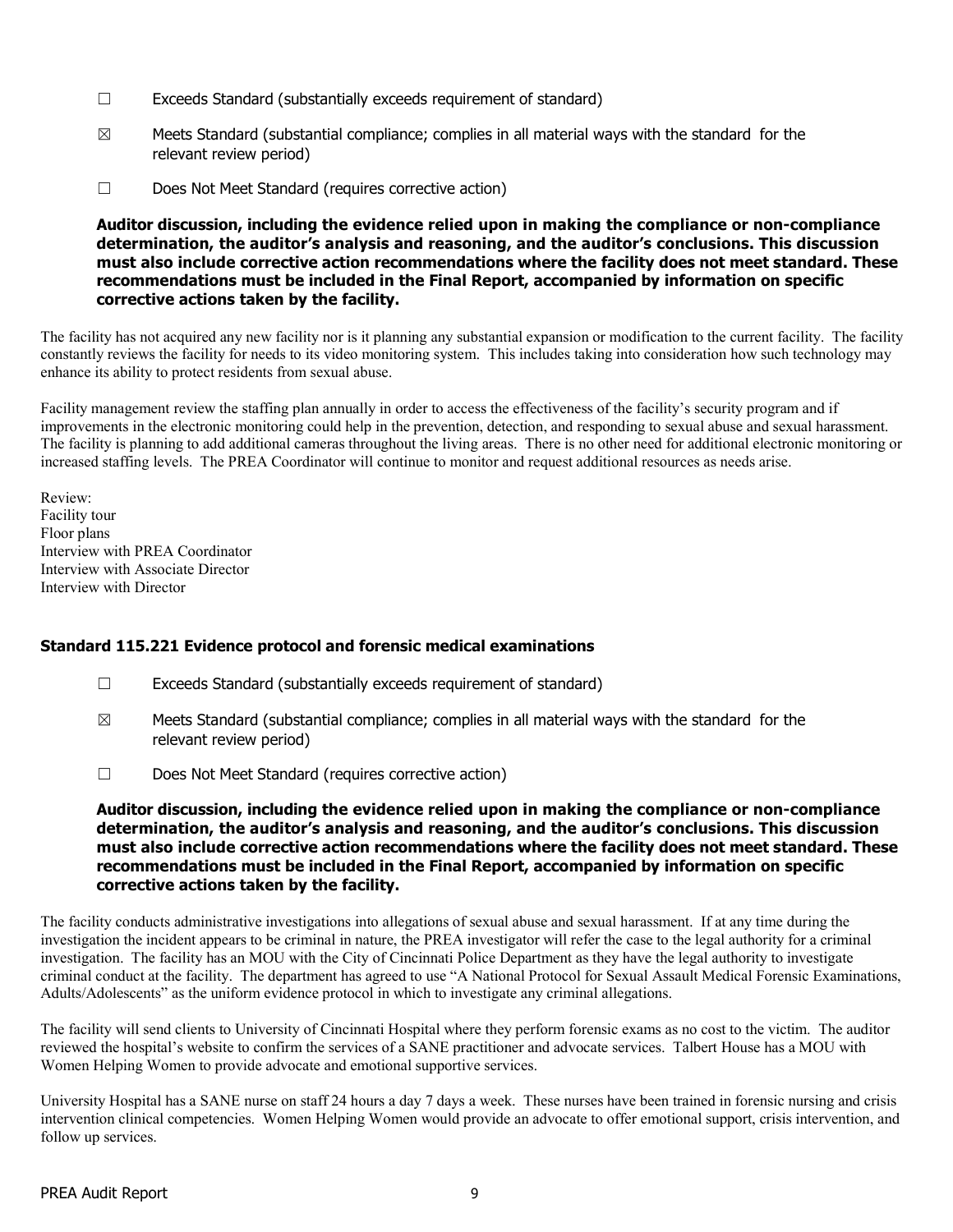The agency clinicians are trained to provide emotional supportive services and would offer follow up services for the victim if needed.

Review: Policy and procedure MOU with Women Helping Women MOU with City of Cincinnati Police Department Emotional support person certificate Review of University of Cincinnati Hospital's website Review of Women Helping Women's website Interview with Director Interview with Associate Director

## Standard 115.222 Policies to ensure referrals of allegations for investigations

- ☐ Exceeds Standard (substantially exceeds requirement of standard)
- $\boxtimes$  Meets Standard (substantial compliance; complies in all material ways with the standard for the relevant review period)
- ☐ Does Not Meet Standard (requires corrective action)

### Auditor discussion, including the evidence relied upon in making the compliance or non-compliance determination, the auditor's analysis and reasoning, and the auditor's conclusions. This discussion must also include corrective action recommendations where the facility does not meet standard. These recommendations must be included in the Final Report, accompanied by information on specific corrective actions taken by the facility.

The agency has a policy that regulates an administrative investigation of all allegations of sexual abuse and sexual harassment. The policy ensures that any allegation that appears to be criminal in nature is referred to the legal authority in charge of conducting a criminal investigation. The facility has a MOU with the City of Cincinnati Policy Department, the agency who has the legal authority to conduct such investigation. The agency has posted its policy concerning conducting an administrative and criminal investigation on its website (http://www.talberthouse.org/resources/prea-5/). During this audit cycle, the facility has had no reported allegations.

Review: Policy and procedure Agency website Interview with PREA Coordinator

### Standard 115.231 Employee training

- ☐ Exceeds Standard (substantially exceeds requirement of standard)
- $\boxtimes$  Meets Standard (substantial compliance; complies in all material ways with the standard for the relevant review period)
- ☐ Does Not Meet Standard (requires corrective action)

### Auditor discussion, including the evidence relied upon in making the compliance or non-compliance determination, the auditor's analysis and reasoning, and the auditor's conclusions. This discussion must also include corrective action recommendations where the facility does not meet standard. These recommendations must be included in the Final Report, accompanied by information on specific corrective actions taken by the facility.

All employees receive orientation training during their onboarding at Talbert House. This training includes PREA related topics. During this training staff learn from experienced trainers on practical and facility specific ways to manage PREA related situations. At training, staff also learn how to detect blind spot areas; conduct pat downs, strip searches, and transgender/intersex pat downs; and complete searches.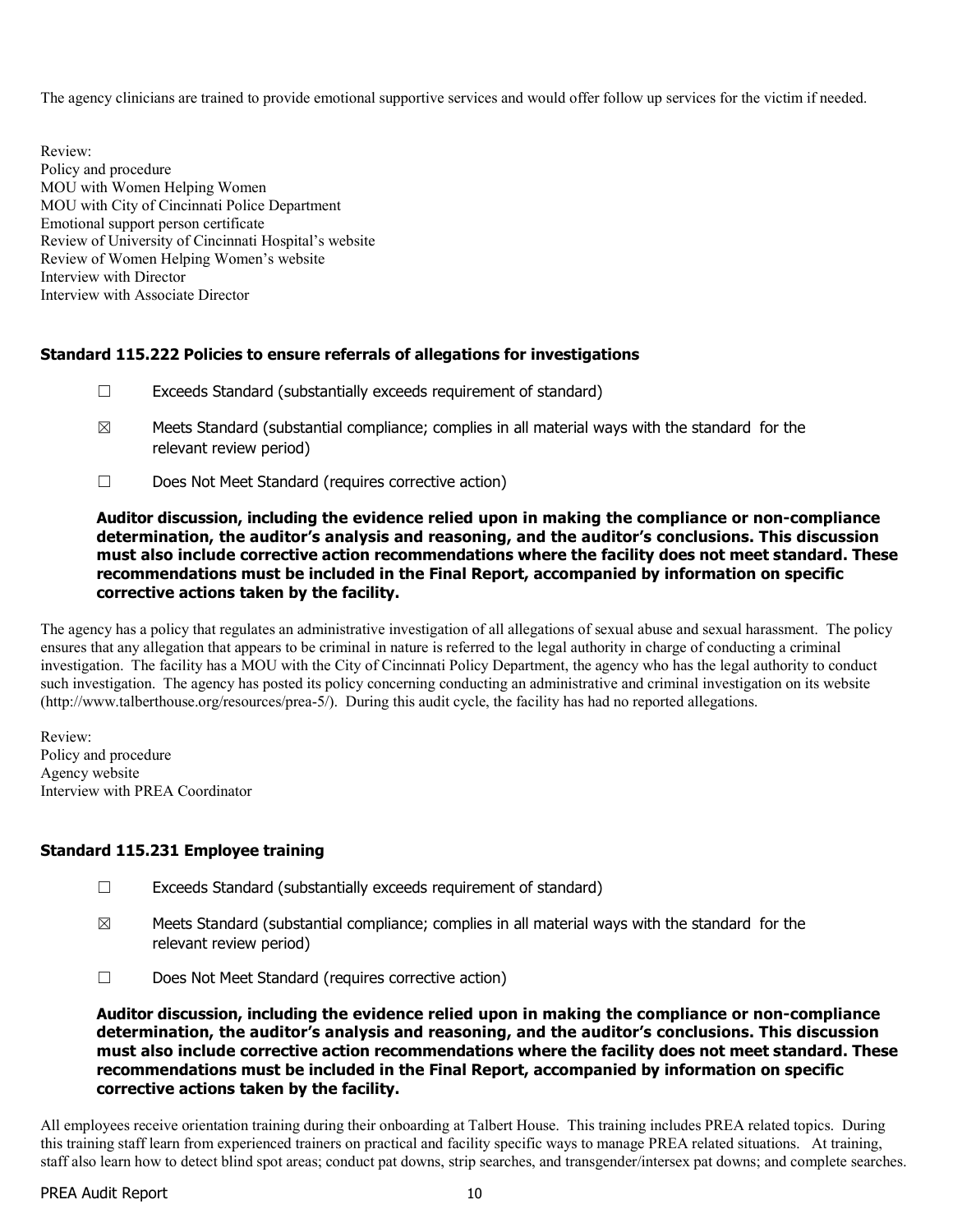The classroom part of the training includes:

Gender specific training Code of ethics PREA assessment and the use of screening information Resident reporting Boundaries Investigations First responder duties/coordinated response plan Client rights under the PREA guidelines PREA policies Rights and responsibilities for incidents of sexual abuse, assault, harassment, and retaliation Symptoms of abuse LGBTI populations Victim medical/mental health care

In addition to orientation training on PREA topics, employees also receive, PREA related training annually. All training is tracked and a copy is kept in the employees file.

#### CORRECTIVE ACTION:

The facility offers the required specific training identified in 115.231; however, the training is only mandatory during orientation. Staff members may choose Relias online training to fulfill the training requirement for other years. A review of the Relias online training showed that it lacked training on how to communicate effectively and professionally with residents including, lesbian, gay, bisexual, transgender, intersex, or gender non-conforming. This training is allowable for the off year of the biannual training requirement, but not on an annual basis.

#### FACILITY RESPONSE:

The PREA Coordinators met with all facility Directors and Associate Directors and clarified the training requirement. Talbert House offers training classes throughout the year via the agency's Institute for Training and Development that any staff member can attend. The facility Directors and Associate Directors will ensure staff participate in the facilitated training that covers all required topics on a biannual basis.

Review: Employee files Training curriculum Staff rosters Interview with Training Coordinator Interview with PREA Coordinator Interview with random staff Interview with Associate Director Interview with Director Court and Corrections Service Meeting Minutes

### Standard 115.232 Volunteer and contractor training

- ☐ Exceeds Standard (substantially exceeds requirement of standard)
- $\boxtimes$  Meets Standard (substantial compliance; complies in all material ways with the standard for the relevant review period)
- ☐ Does Not Meet Standard (requires corrective action)

Auditor discussion, including the evidence relied upon in making the compliance or non-compliance determination, the auditor's analysis and reasoning, and the auditor's conclusions. This discussion must also include corrective action recommendations where the facility does not meet standard. These recommendations must be included in the Final Report, accompanied by information on specific corrective actions taken by the facility.

The agency requires all contractors and volunteers to participate in training before having contact with clients. The training includes a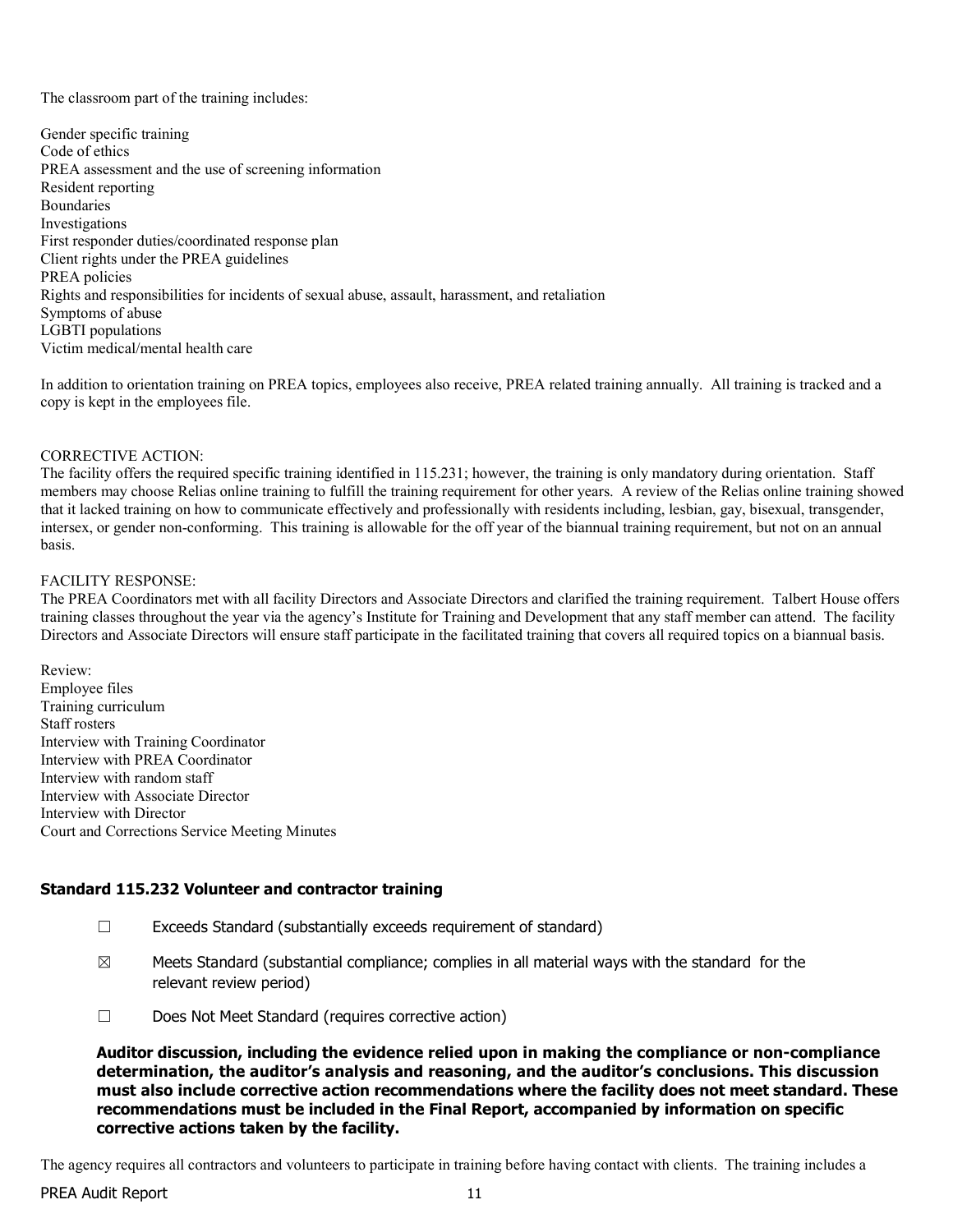review of the agency's zero tolerance policy, how to prevent, detect, and respond to allegations of sexual abuse and sexual harassment. All contractors and volunteers are required to sign verification of training. Visitors to the facility must read and acknowledge Talbert House's zero tolerance policy.

At the time of the audit, there were no contractors or volunteers in the facility.

Review: Policy and procedure Visitor zero tolerance acknowledgement form/sign-in sheet Contractor/volunteer zero tolerance acknowledgement form Interview with PREA Coordinator

#### Standard 115.233 Resident education

- $\Box$  Exceeds Standard (substantially exceeds requirement of standard)
- $\boxtimes$  Meets Standard (substantial compliance; complies in all material ways with the standard for the relevant review period)
- ☐ Does Not Meet Standard (requires corrective action)

### Auditor discussion, including the evidence relied upon in making the compliance or non-compliance determination, the auditor's analysis and reasoning, and the auditor's conclusions. This discussion must also include corrective action recommendations where the facility does not meet standard. These recommendations must be included in the Final Report, accompanied by information on specific corrective actions taken by the facility.

All residents receive information at intake on the facility's zero tolerance policy. This information is reviewed with the client to ensure that each client knows how to report incidents or suspicions of sexual abuse or sexual harassment; their right to be free from sexual abuse, sexual harassment, and retaliation; and how to keep themselves safe while in the facility. If a resident is limited in English proficiency or another disability that prevents, normal communication, the facility will work with outside agencies to ensure each client can benefit from the agency's efforts to prevent, detect, report, and respond to allegations of sexual abuse and sexual harassment.

At intake clients will receive brochures and other documentation that provides phone numbers and addresses to reporting and supportive agencies. This information is also documented throughout the facilities on posters located in conspicuous places. A more formal client education concerning their rights and responsibilities under the PREA standards is given at a later time.

The facility provided the auditor with the documentation that is given to clients, and noted the posters located throughout the facility.

In total, five clients were interviewed by the auditor (10% of the current population). The clients acknowledged receiving PREA education training and informational brochures from the facility. All clients reported feeling safe in the facility and comfortable enough with staff to report an allegation if necessary Clients were aware of the PREA postings and the toll free phone numbers available if they needed to contact a hotline or other supportive services. Clients in this facility are also able to have a personal cell phone.

Review: Policy and procedure Client education curriculum Client education roster Client PREA brochure PREA posters Client support documentation Facility tour Interview with random clients Interview with PREA Coordinator

# Standard 115.234 Specialized training: Investigations

PREA Audit Report 12 ☐ Exceeds Standard (substantially exceeds requirement of standard)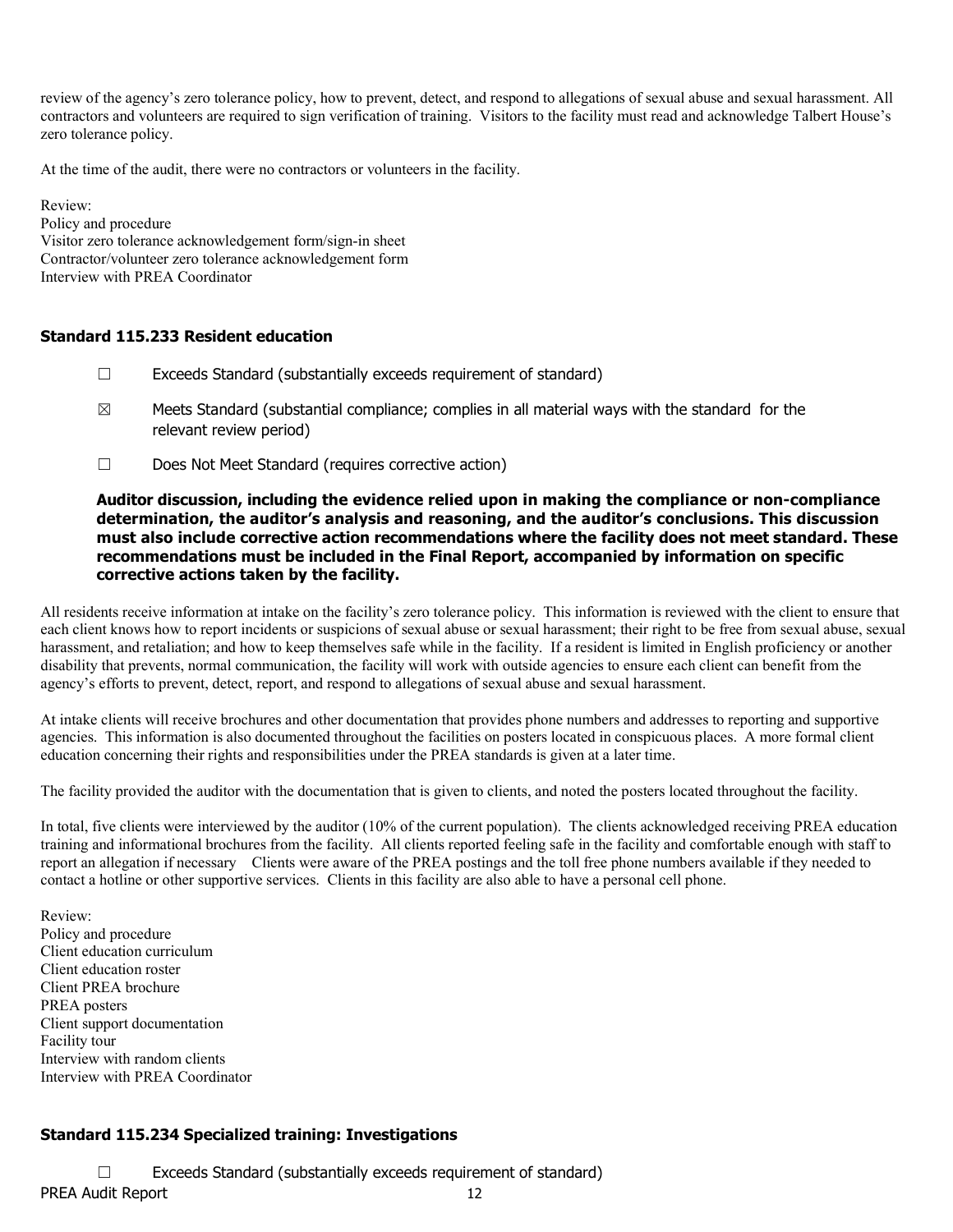- $\boxtimes$  Meets Standard (substantial compliance; complies in all material ways with the standard for the relevant review period)
- ☐ Does Not Meet Standard (requires corrective action)

The agency has a policy concerning specialized training for PREA administrative investigators. All criminal investigations are referred to the local legal authority for investigation. Pathways has two staff members that have received appropriate training on how to conduct an administrative investigation. The training included techniques for interviewing sexual abuse victims, proper use of Miranda and Garity Warnings, evidence collection in a confinement setting, and required evidence to substantiate a case for administrative or criminal investigation referral. The PREA coordinator has been trained as an administrative investigator trainer and provides support and guidance to facility investigators.

Review: Policy and procedure Administrative investigator training curriculum Administrative investigator training certificate Interview with Associate Director Interview with PREA Coordinators

### Standard 115.235 Specialized training: Medical and mental health care

- ☐ Exceeds Standard (substantially exceeds requirement of standard)
- $\boxtimes$  Meets Standard (substantial compliance; complies in all material ways with the standard for the relevant review period)
- ☐ Does Not Meet Standard (requires corrective action)

#### Auditor discussion, including the evidence relied upon in making the compliance or non-compliance determination, the auditor's analysis and reasoning, and the auditor's conclusions. This discussion must also include corrective action recommendations where the facility does not meet standard. These recommendations must be included in the Final Report, accompanied by information on specific corrective actions taken by the facility.

The facility offers limited onsite medical and mental health services however, these services do not include forensic medical examinations or sexual assault advocate services. All clients requiring these services would be referred to community resources. The facility would use the University of Cincinnati Hospital for SANE practitioners who are available 24 hours a day 7 days a week free of charge. Clients needing mental health services would be first assessed by the facility clinician and then referred out to services in the community. Advocate services for any client needing services after a sexual abuse or sexual assault incident would receive services from Women Helping Women

Review: Policy and procedure University Hospital's website Women Helping Women website Women Helping Women MOU Interview with PREA Coordinator Interview with Program Manager

### Standard 115.241 Screening for risk of victimization and abusiveness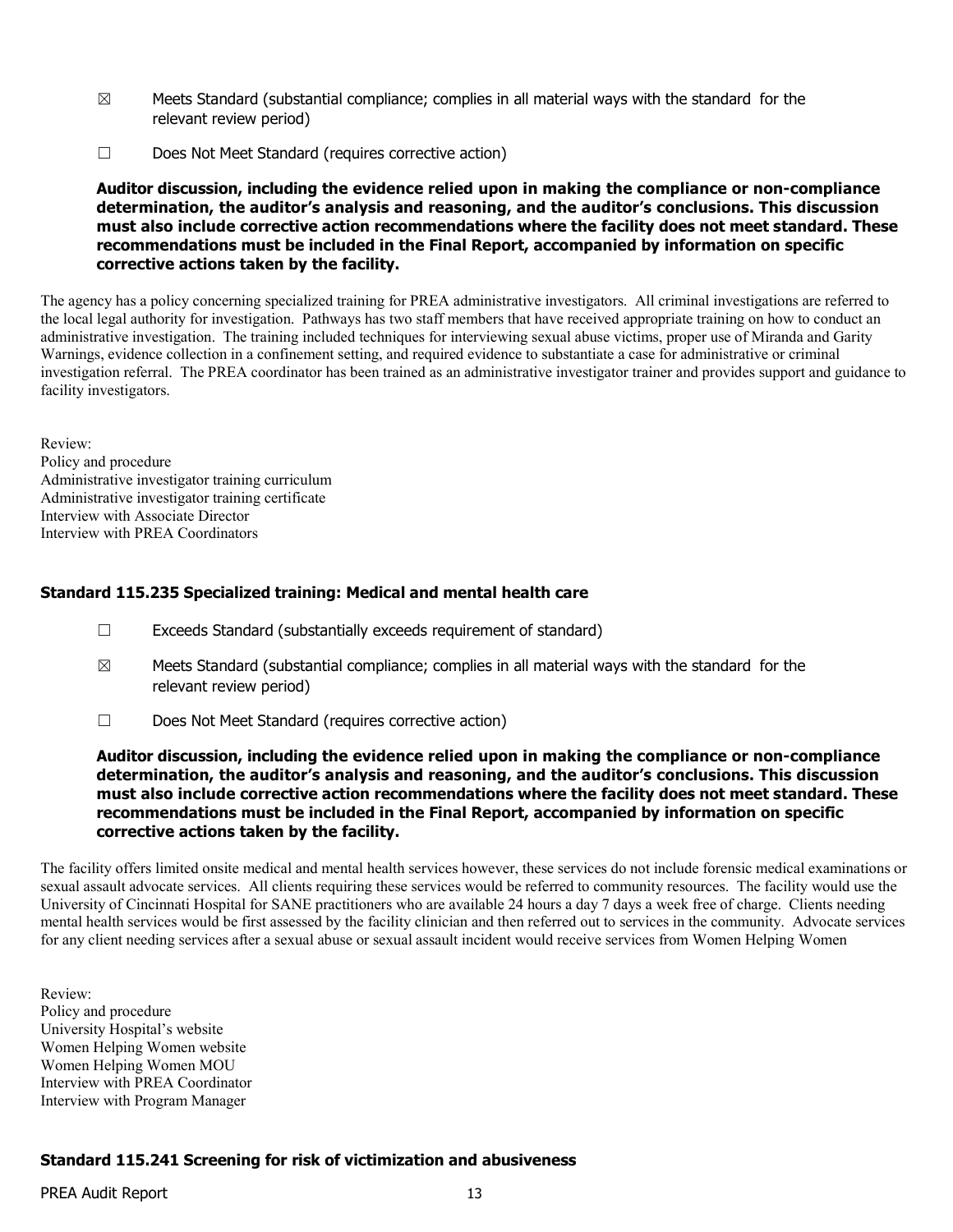- ☐ Exceeds Standard (substantially exceeds requirement of standard)
- $\boxtimes$  Meets Standard (substantial compliance; complies in all material ways with the standard for the relevant review period)
- ☐ Does Not Meet Standard (requires corrective action)

All clients are screened within 72 hours from intake to assess their risk of vulnerability or abusiveness. The screening tool used includes all required criteria per the standard to accurately assess the client's risk. The screening is completed by case management staff and a rescreen is completed before the client reaches 30 days in the facility. Case managers have been trained on how to complete the assessment appropriately. Client's assessments are referred to the clinician for further review and/or classification if a client answers in the affirmative to any of the questions. The clinical supervisor also reviews assessments for accuracy. Per policy, a client cannot be disciplined for refusing to answers assessment questions.

Interviews with clients confirmed that they received an assessment at intake and a rescreening at a later date.

Interviews with staff confirmed they understood how to use the screening tool and kept all information confidential. The agency provides case managers with specific PREA training related to their responsibilities as a case manager which includes how to accurately complete an initial assessment and rescreen.

#### CORRECTIVE ACTION:

The facility's screening tool question as to perception is set up to get the clients perception as to whether others see him/her as being lesbian, gay, transgender, intersex, or gender non-conforming. The FAQ dated October 21, 2016 for this standard clarifies that the determination is based on the screener's perception.

#### FACILITY RESPONSE:

The screening tool and the procedure have been revised to direct staff to note their perception of the resident's LGBTI status. The Associate Directors have reviewed the new forms and process with case management staff. The auditor has reviewed the new form and meeting minutes.

Review: Policy and procedure PREA initial risk assessment PREA rescreen risk assessment Interview with Clinical Supervisor Interview with case manger Interview with random clients New risk assessment forms Clinical staff meeting minutes

### Standard 115.242 Use of screening information

- $\Box$  Exceeds Standard (substantially exceeds requirement of standard)
- $\boxtimes$  Meets Standard (substantial compliance; complies in all material ways with the standard for the relevant review period)
- ☐ Does Not Meet Standard (requires corrective action)

Auditor discussion, including the evidence relied upon in making the compliance or non-compliance determination, the auditor's analysis and reasoning, and the auditor's conclusions. This discussion must also include corrective action recommendations where the facility does not meet standard. These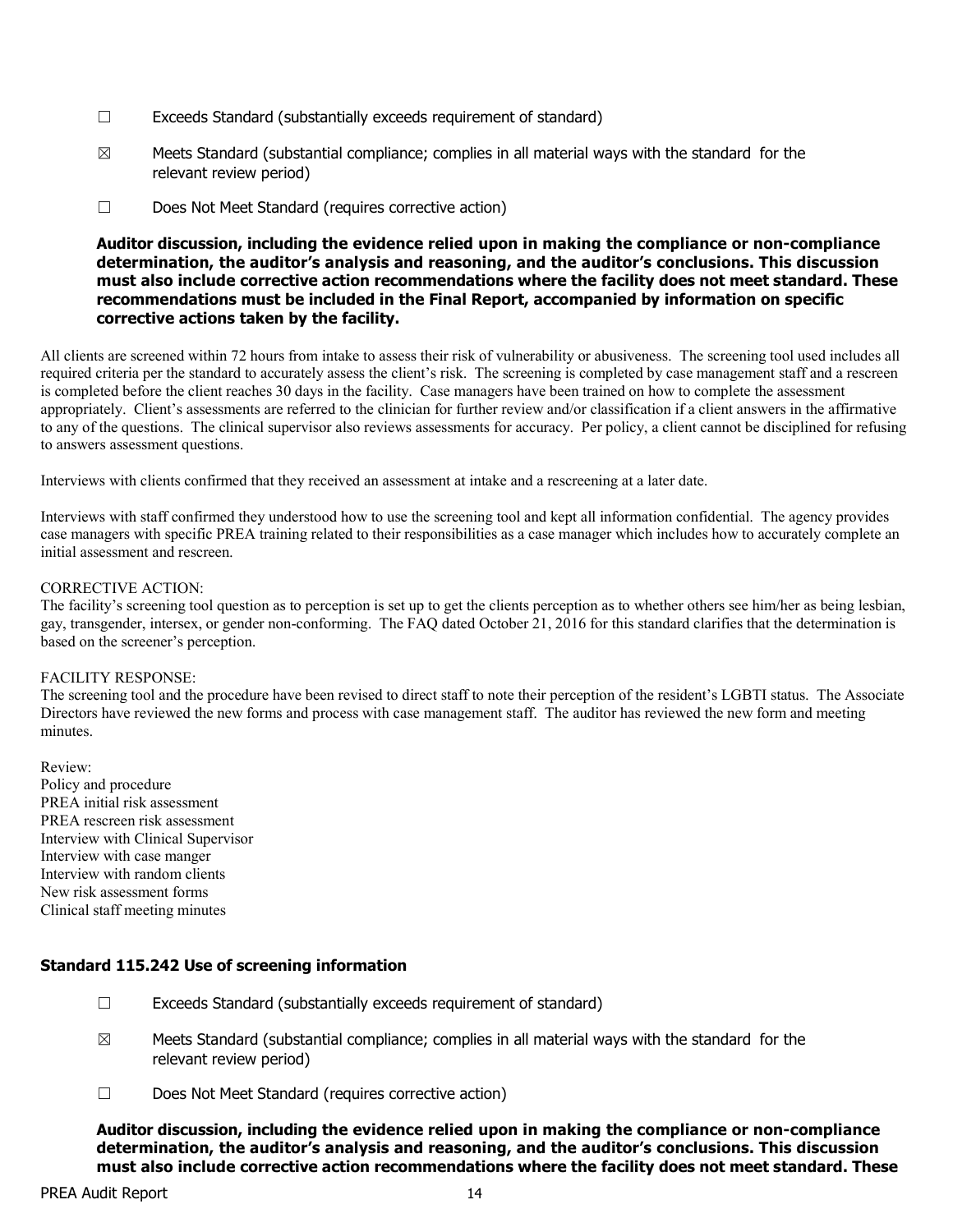#### recommendations must be included in the Final Report, accompanied by information on specific corrective actions taken by the facility.

All clients who receive a classification as vulnerable based on their PREA screening assessment will be housed in a bed/room that provided the maximum supervision. Staff would be aware of their status and ensure the safety and security of the client without knowing details of the assessment.

Besides housing, the information obtained in the assessment may be included in the client's individual case plan. The client and the case manager would create goals to work on while in treatment or the case manager may make community referrals for treatment. The facility just earned a grant to providing trauma informed care. This will allow all staff to appropriately address clients concerns and trauma issues.

The facility has developed an appropriate plan to house transgender/intersex clients safely. The case manager would discuss with a transgender/intersex client all available safety options and allow their views of their own safety to aid in determining housing and treatment options. Clients would be able to receive the same treatment benefits while being house in a manner that allows for safe housing, work, and program assignments.

During the interview, the Associate Director was able to clearly discuss the facility's plan to keep potential victims away from potential abusers during work, education, or program assignments. At this time, the facility does not have a client that has identified as transgender or intersex.

Review: PREA assessment Interview with Clinical Supervisor Interview with Associate Director Interview with PREA Coordinator Interview with RA Practitioner

#### Standard 115.251 Resident reporting

- ☐ Exceeds Standard (substantially exceeds requirement of standard)
- $\boxtimes$  Meets Standard (substantial compliance; complies in all material ways with the standard for the relevant review period)
- ☐ Does Not Meet Standard (requires corrective action)

Auditor discussion, including the evidence relied upon in making the compliance or non-compliance determination, the auditor's analysis and reasoning, and the auditor's conclusions. This discussion must also include corrective action recommendations where the facility does not meet standard. These recommendations must be included in the Final Report, accompanied by information on specific corrective actions taken by the facility.

The clients at Pathways for Women have multiple ways of reporting sexual abuse or sexual harassment. Posters throughout the facility indicate how clients can report to Talbert House staff as well as how to report to an outside agency. Interviews with the clients indicate that they are aware of all means of reporting and that they could report anonymously. They received the information at intake, during orientation training, and in case manager meetings.

The facility allows for free calls to the reporting entities. Residents are allowed to have cell phones in the facility, which they can use to make a report.

All residents received information at intake and in their handbooks regarding PREA reporting. Staff received information on how to privately report during staff training.

The facility has not received an allegation of sexual abuse or sexual harassment during this audit cycle.

Review: PREA postings PREA brochure

PREA Audit Report 15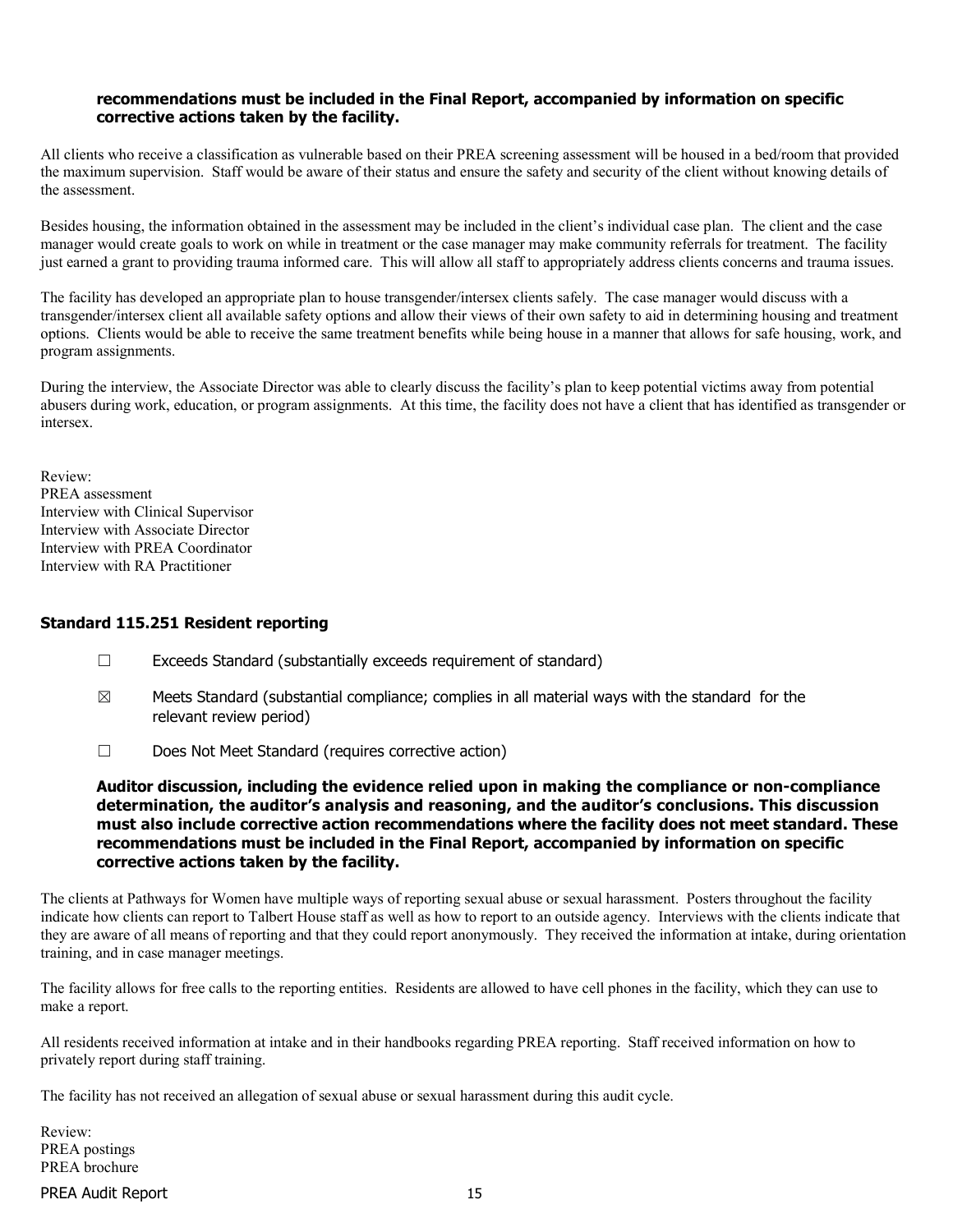Client PREA education curriculum Facility tour Interview with random clients Interview with random staff Interview with PREA Coordinator

#### Standard 115.252 Exhaustion of administrative remedies

- ☐ Exceeds Standard (substantially exceeds requirement of standard)
- $\boxtimes$  Meets Standard (substantial compliance; complies in all material ways with the standard for the relevant review period)
- ☐ Does Not Meet Standard (requires corrective action)

Auditor discussion, including the evidence relied upon in making the compliance or non-compliance determination, the auditor's analysis and reasoning, and the auditor's conclusions. This discussion must also include corrective action recommendations where the facility does not meet standard. These recommendations must be included in the Final Report, accompanied by information on specific corrective actions taken by the facility.

Talbert House has a grievance policy which does not assess a time limit for filing a grievance alleging sexual abuse or sexual harassment. The agency will respond to a grievance within five working days and has several levels of appeals. Should staff need more time to investigate or respond to the client, staff will notify the client of the extension and provide a date a decision will be made. Clients are informed that they are not required to use the grievance system in order to make an allegation of sexual abuse and sexual harassment, and that there are no time limits to reporting. Clients are also notified that third party sources can assist in the grievance process and that they can file a sexual abuse or sexual harassment grievance on behalf of another client. Grievances forms are available to clients and can be returned to any staff member.

During random client interviews, each responded that they were informed of the grievance process at intake. The grievance policy is also outlined in the client handbook which each client has verified they received at intake. No client interviewed has used the grievance system to report an allegation of sexual abuse or sexual harassment. The auditor discussed with the residents response times to any type of grievance and those who have filed various grievances received a response from the agency within the specified time limit.

The facility Associate Director reviewed the grievance process with the auditor and the various levels of appeals available to clients. Clients who allege substantial risk of imminent sexual abuse will be immediately protected. The victim can be moved to another room or facility or the abuser can be moved to another room or facility. Agency practice is to place any staff member who is the subject of a sexual abuse or sexual harassment allegation on administrative leave.

Review: Policy and procedure Interview with random clients Interview with Associate Director Interview with PREA Coordinator

### Standard 115.253 Resident access to outside confidential support services

- ☐ Exceeds Standard (substantially exceeds requirement of standard)
- $\boxtimes$  Meets Standard (substantial compliance; complies in all material ways with the standard for the relevant review period)
- ☐ Does Not Meet Standard (requires corrective action)

Auditor discussion, including the evidence relied upon in making the compliance or non-compliance determination, the auditor's analysis and reasoning, and the auditor's conclusions. This discussion must also include corrective action recommendations where the facility does not meet standard. These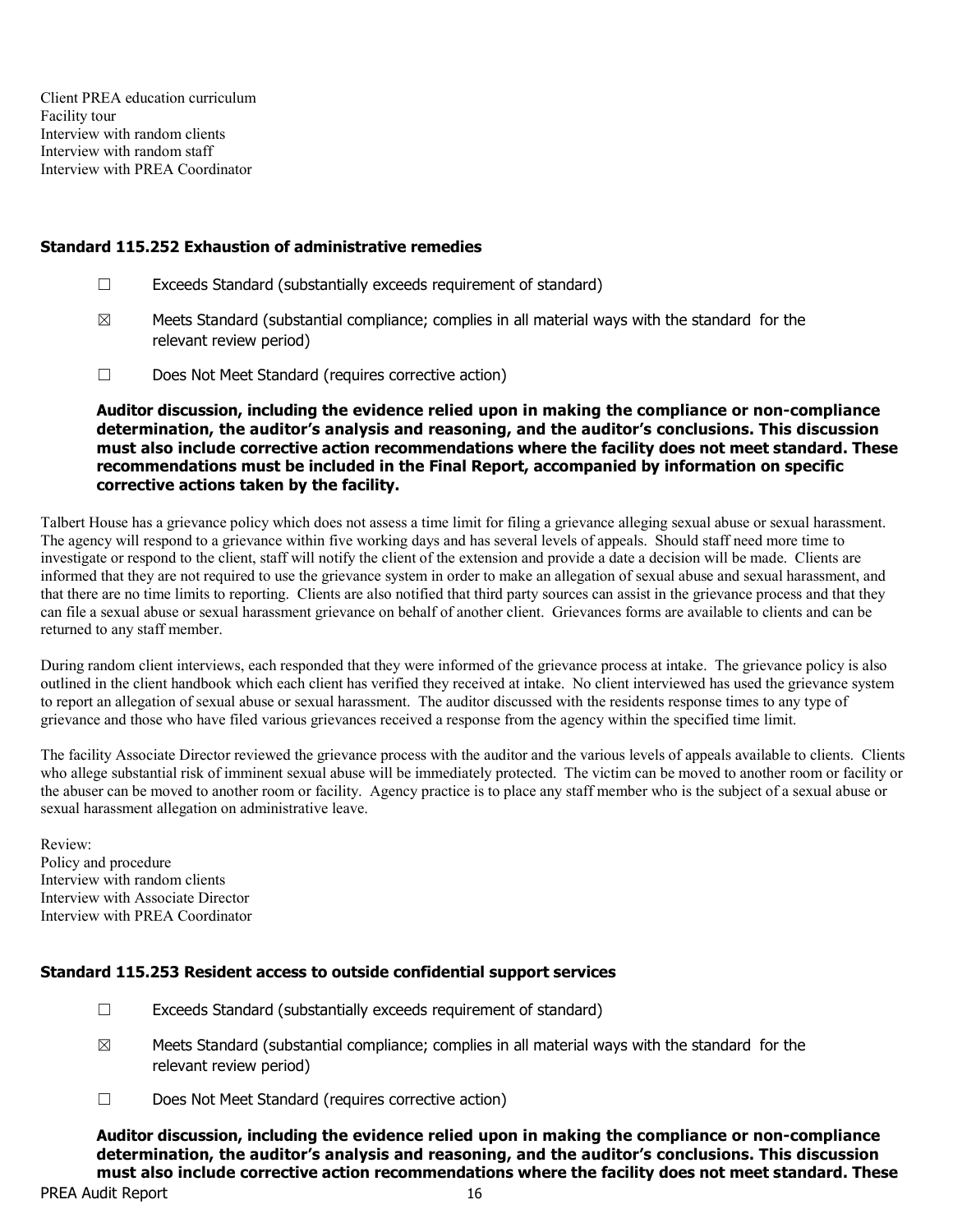#### recommendations must be included in the Final Report, accompanied by information on specific corrective actions taken by the facility.

The facility has a MOU with Women Helping Women to provide victim advocate services or emotional support services related to sexual abuse. Women Helping Women has provided clients with their address and hotline number in order to obtain these services or make a sexual abuse or sexual harassment report.

The facility informs clients the limits of confidentiality when using these services during orientation group. Staff with licensure also inform clients about the limits of confidentiality when discussing issues with them.

Interviews with clients indicate that they have received the phone number and address of the Women Helping Women and understand that reporting an allegation to the center could result in a mandatory reporting of the allegation. The address and phone number to Women Helping Women is on posters located throughout the facility.

Review: MOU with Women Helping Women Facility tour Interview with random clients Interview with Associate Director

#### Standard 115.254 Third-party reporting

- ☐ Exceeds Standard (substantially exceeds requirement of standard)
- $\boxtimes$  Meets Standard (substantial compliance; complies in all material ways with the standard for the relevant review period)
- ☐ Does Not Meet Standard (requires corrective action)

Auditor discussion, including the evidence relied upon in making the compliance or non-compliance determination, the auditor's analysis and reasoning, and the auditor's conclusions. This discussion must also include corrective action recommendations where the facility does not meet standard. These recommendations must be included in the Final Report, accompanied by information on specific corrective actions taken by the facility.

The agency has posted on its website ways that anyone can report sexual abuse or sexual harassment on behalf of a resident. Residents are also educated that they can report to family members who can then make a third party report. This information is also on posters located in the visitation room.

The facility has not had a third party report during this audit cycle.

Review: Agency website Facility tour Interviews with random clients

### Standard 115.261 Staff and agency reporting duties

- ☐ Exceeds Standard (substantially exceeds requirement of standard)
- $\boxtimes$  Meets Standard (substantial compliance; complies in all material ways with the standard for the relevant review period)
- ☐ Does Not Meet Standard (requires corrective action)

### Auditor discussion, including the evidence relied upon in making the compliance or non-compliance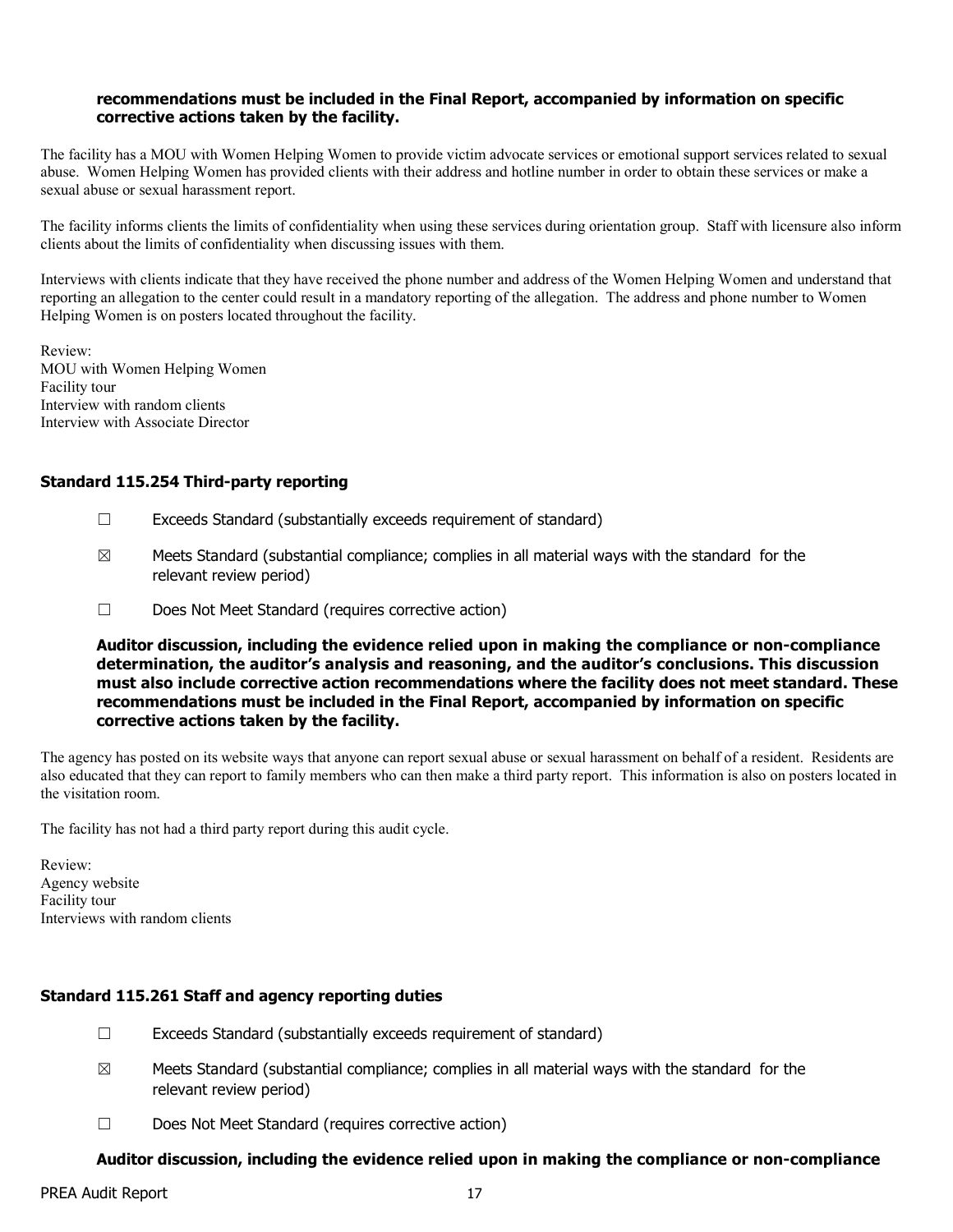### determination, the auditor's analysis and reasoning, and the auditor's conclusions. This discussion must also include corrective action recommendations where the facility does not meet standard. These recommendations must be included in the Final Report, accompanied by information on specific corrective actions taken by the facility.

The agency has a policy that requires all staff to immediately report any knowledge, suspicion, or information regarding an incident of sexual abuse, sexual harassment, or retaliation, including third party and anonymous reports. The staff have been give instruction on how to document the report in a way which limits access to that information, and to only share that information with staff in order to make treatment, investigation, or other security decisions. All allegations of sexual abuse or harassment are referred to the Associate Director and PREA Coordinator for investigation.

Staff interviewed, including line staff and facility leadership, understood their duty to report and were trained appropriately on the agency's PREA reporting policies. Staff indicated that they would have no trouble reporting any allegation or suspicion of sexual abuse, sexual harassment, or retaliation even if it was against another staff member.

All staff members who have licensure are required to inform clients of their status and the limits of confidentiality. These staff members maintain their duty report any allegation made to them.

The facility does not accept any client that is under the age of 18 and does not have a duty to report to child protective services. The facility would make a report to adult protective services if the alleged victim was classified as a vulnerable adult.

Review: Policy and procedure Employee training curriculum Interviews with random staff Interview with Associate Director Interview with PREA Coordinator

#### Standard 115.262 Agency protection duties

- ☐ Exceeds Standard (substantially exceeds requirement of standard)
- $\boxtimes$  Meets Standard (substantial compliance; complies in all material ways with the standard for the relevant review period)
- ☐ Does Not Meet Standard (requires corrective action)

Auditor discussion, including the evidence relied upon in making the compliance or non-compliance determination, the auditor's analysis and reasoning, and the auditor's conclusions. This discussion must also include corrective action recommendations where the facility does not meet standard. These recommendations must be included in the Final Report, accompanied by information on specific corrective actions taken by the facility.

The facility has a plan to protect clients from imminent sexual abuse. The facility has several dorm units that a client can be moved to in order to facilitate protection. If necessary, Talbert House has several facilities throughout Cincinnati. The facility could utilize one of the other facilities if necessary to protect a client from imminent sexual abuse. The agency has a practice of placing a staff member on administrative leave if they are the subject of a sexual abuse of sexual harassment investigation.

An interview with the Associate Director and both PREA Coordiantors discussed the process for ensuring client safety and making a move to another facility if necessary. The facility has not had to remove a client due to risk of imminent sexual abuse or place a staff member on administrative leave during an investigation this audit cycle.

The auditor was left with the impression from the interviews with clients and staff that client safety was paramount to the staff and that any necessary changes that would not jeopardize the safety and security of the facility would be made.

PREA Audit Report 18 Review: Police and procedure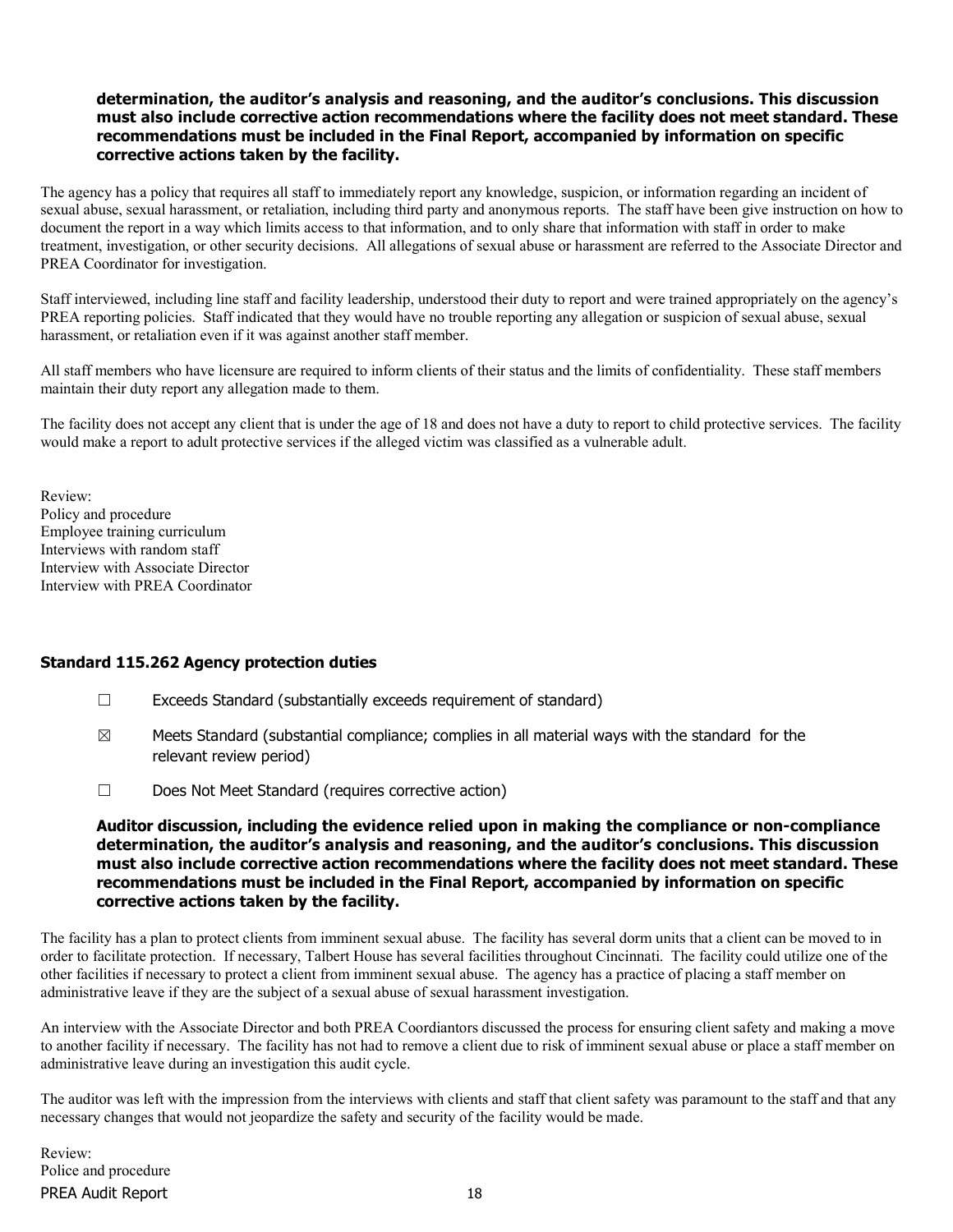Interview with Associate Director Interview with RA Practitioner Interview with PREA Coordinator

### Standard 115.263 Reporting to other confinement facilities

- ☐ Exceeds Standard (substantially exceeds requirement of standard)
- $\boxtimes$  Meets Standard (substantial compliance; complies in all material ways with the standard for the relevant review period)
- ☐ Does Not Meet Standard (requires corrective action)

Auditor discussion, including the evidence relied upon in making the compliance or non-compliance determination, the auditor's analysis and reasoning, and the auditor's conclusions. This discussion must also include corrective action recommendations where the facility does not meet standard. These recommendations must be included in the Final Report, accompanied by information on specific corrective actions taken by the facility.

The agency has a policy that requires the facility Director to report to the head of another facility any allegation made against that facility within 72 hours of receiving the allegation. The Director is responsible for documenting the report and making notification of such report to the PREA Coordinator. Should a report be made to the facility that a client at another facility is making an allegation toward someone in their agency; the Associate Director shall ensure that the allegation is fully investigated.

An interview with the Associate Director indicated that the facility has not received a report from another institution nor have they received an allegation that the Director had to relay to the head of another facility.

Review: Policy and procedure Interview with PREA Coordinator Interview with Associate Director

### Standard 115.264 Staff first responder duties

- ☐ Exceeds Standard (substantially exceeds requirement of standard)
- $\boxtimes$  Meets Standard (substantial compliance; complies in all material ways with the standard for the relevant review period)
- ☐ Does Not Meet Standard (requires corrective action)

#### Auditor discussion, including the evidence relied upon in making the compliance or non-compliance determination, the auditor's analysis and reasoning, and the auditor's conclusions. This discussion must also include corrective action recommendations where the facility does not meet standard. These recommendations must be included in the Final Report, accompanied by information on specific corrective actions taken by the facility.

The agency has a policy requiring all staff be trained on first responder duties. The duties vary from non-security staff to security staff. All staff are supplied the required first responder training. The facility has a detailed sexual abuse, assault, harassment response procedure for any incident of sexual abuse. This plan is located in the compliance manual stored at the main post. The response procedure includes where to place an alleged abuser when separating from the victim so that the abuse cannot destroy any evidence, preserving evidence until the local legal authority can collect the evidence, requesting that the alleged victim not do anything to destroy evidence including washing, brushing teeth changing clothes, performing bodily functions, smoking, drinking, or eating, reporting allegation to the local authorities and to the facility Associate Director or the manager on call and the PREA Coordinator.

Non-security staff are required per policy to contact a security staff member and make a request that the alleged victim not take any action that could destroy evidence.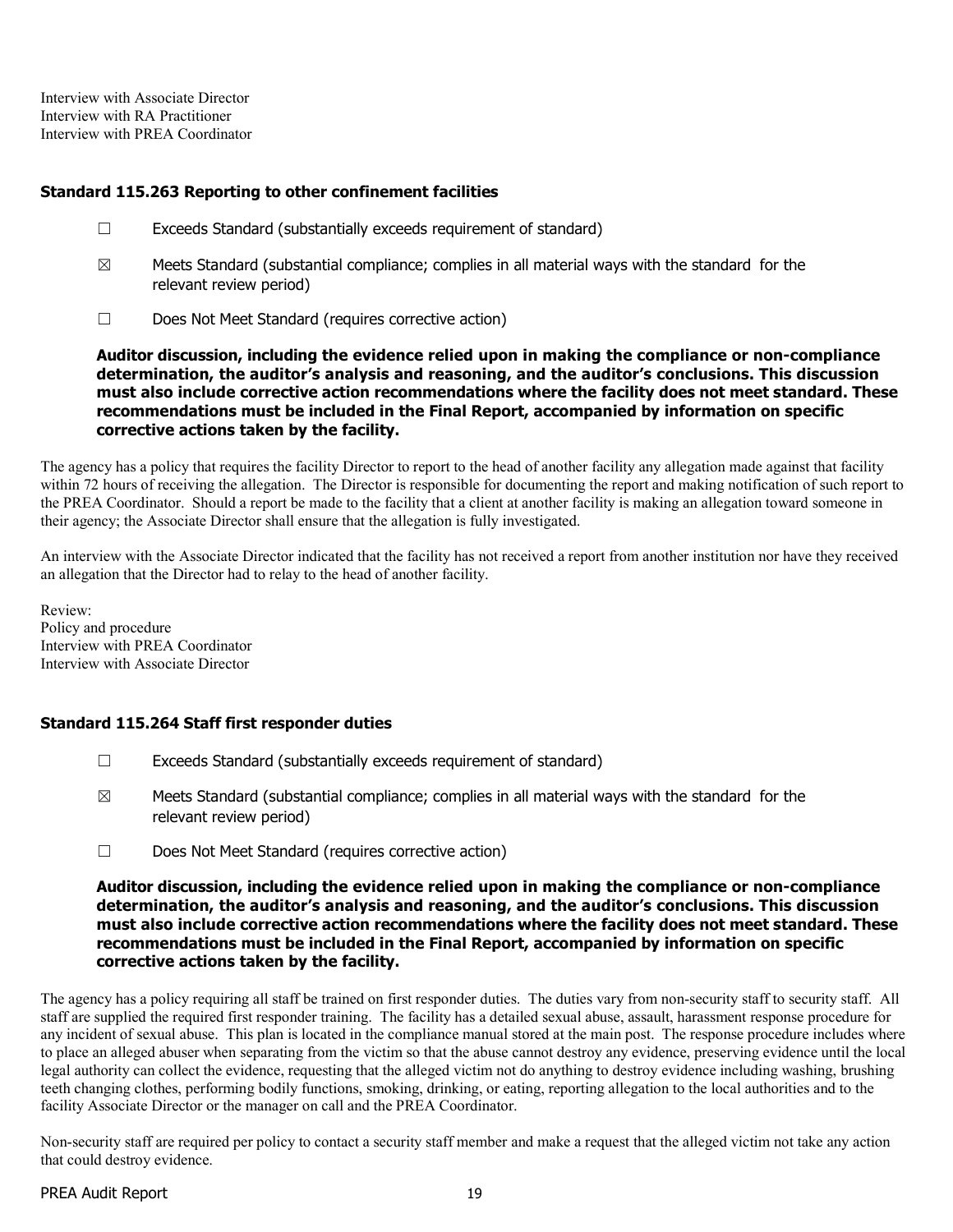During staff interviews, both security and non-security staff have acknowledged their training of the first responder duties. The staff was able to specifically identify the steps they are to take as a security or non-security staff and knew the location of the sexual abuse, assault harassment response procedure.

The facility has not had an incident of sexual abuse during this audit cycle.

Review: Policy and procedure Facility tour First Responder Duties in Compliance Manual Interview with random staff Interview with Associate Director Interview with PREA Coordinator

#### Standard 115.265 Coordinated response

- $\Box$  Exceeds Standard (substantially exceeds requirement of standard)
- $\boxtimes$  Meets Standard (substantial compliance; complies in all material ways with the standard for the relevant review period)
- ☐ Does Not Meet Standard (requires corrective action)

Auditor discussion, including the evidence relied upon in making the compliance or non-compliance determination, the auditor's analysis and reasoning, and the auditor's conclusions. This discussion must also include corrective action recommendations where the facility does not meet standard. These recommendations must be included in the Final Report, accompanied by information on specific corrective actions taken by the facility.

The agency has developed a Sexual Abuse, Sexual Assault, Sexual Harassment Reporting Form to walk staff members through the coordinated response plan. The plan list the required steps and is posted in the Compliance Manual located at the main post. The steps listed are specific and detailed enough for staff to follow in the event of a sexual abuse/sexual assault incident. The list starts with the first responder duties and refers the staff member to call the local authorities and the Associate Director or Manager on Call as well as the PREA Coordinator.

The Associate Director will follow up with the local authorities until completion of the investigation. An administrative investigation will not take place until after the criminal investigation is completed or in conjunction with the local legal authority.

The staff will offer the victim access to a forensic medical exam at University Hospital, victim advocate services from Women Helping Women, and if the advocate services are not readily available a qualified staff member who has been trained as an emotional support person will assist. The advocate will accompany the victim to the medical exam and any investigative interviews. In cases of sexual assault or sexual abuse, the victim's mental health will be evaluated by the agency clinical supervisor. The clinical supervisor will update the PREA Coordinator on the victim's need for additional services.

The case manager or designee will be responsible for the 90 day retaliation monitoring and status checks.

Review: Policy and procedure Sexual abuse, assault, harassment reporting form Interview with PREA Coordinator Interview with Associate Director Interview with staff Interview with RA Practitioner

### Standard 115.266 Preservation of ability to protect residents from contact with abusers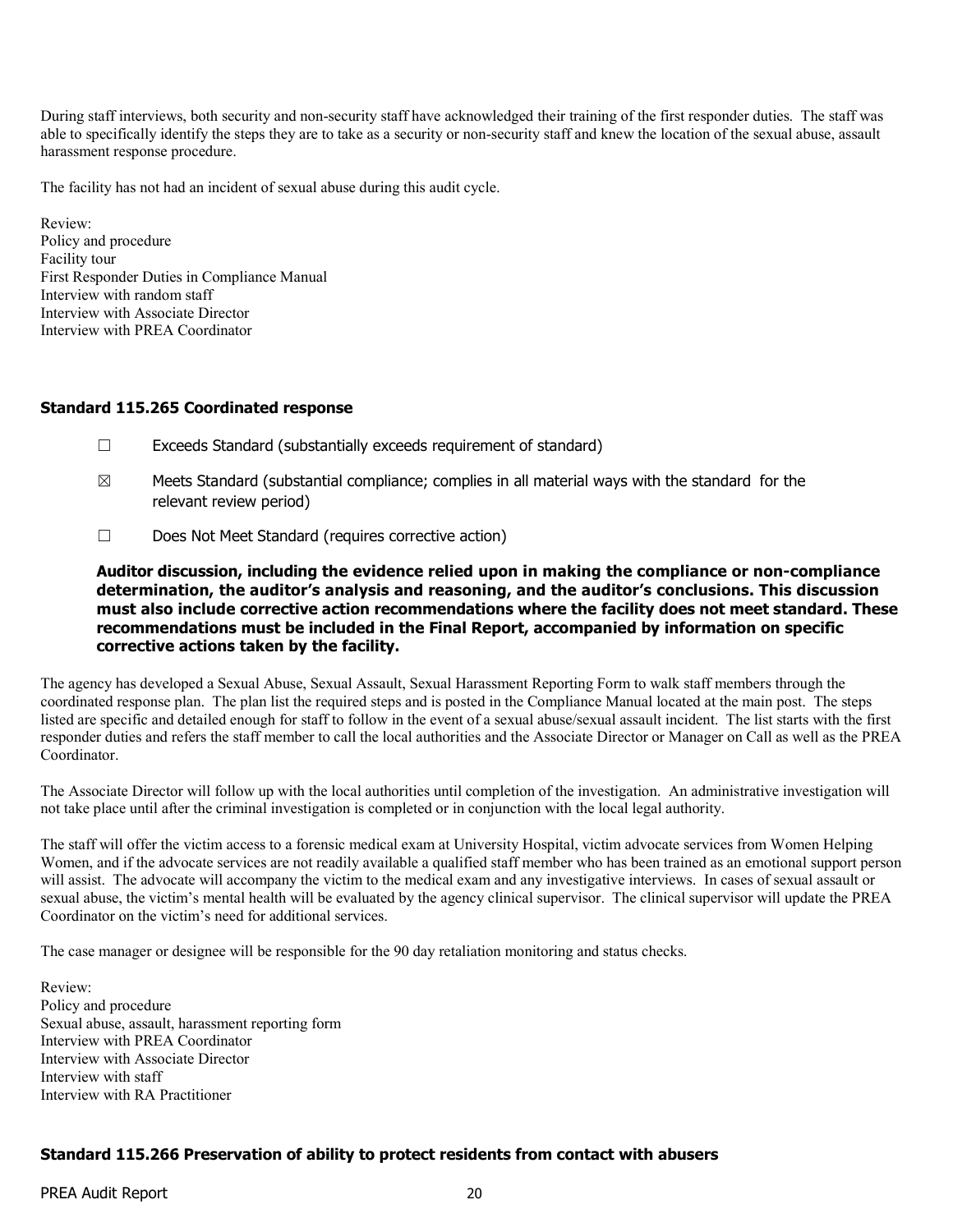- ☐ Exceeds Standard (substantially exceeds requirement of standard)
- $\Box$  Meets Standard (substantial compliance; complies in all material ways with the standard for the relevant review period)
- ☐ Does Not Meet Standard (requires corrective action)

N/A: The PREA Coordinator reports that the facility does not have a union nor does it enter into any contracts with employees.

#### Standard 115.267 Agency protection against retaliation

- ☐ Exceeds Standard (substantially exceeds requirement of standard)
- $\boxtimes$  Meets Standard (substantial compliance; complies in all material ways with the standard for the relevant review period)
- ☐ Does Not Meet Standard (requires corrective action)

Auditor discussion, including the evidence relied upon in making the compliance or non-compliance determination, the auditor's analysis and reasoning, and the auditor's conclusions. This discussion must also include corrective action recommendations where the facility does not meet standard. These recommendations must be included in the Final Report, accompanied by information on specific corrective actions taken by the facility.

The agency has a policy designed to protect clients and staff who report sexual abuse or sexual harassment or cooperate with an investigation from retaliation from other clients or staff. The protection measures include bed moves, dorm moves, facility moves, and administrative leaves for staff. Should a client or staff member make a request, an emotional support person will be available for services.

The Associate Director or designee would be responsible for monitoring the conduct, and treatment of clients or staff who report sexual abuse. The monitoring of clients who report abuse would also include periodic status checks and client disciplinary records, housing, program changes, or negative performance reviews or reassignments of staff. The monitoring would continue past 90 days if need is indicated. Monitoring would cease if the allegation has been determined to be unfounded.

There have been no allegations of sexual abuse during this audit cycle or a need for retaliation monitoring.

The auditor was able to interview the Associate Director as well as the Clinical Supervisor to confirm the retaliation monitoring process and the measures the facility would employ to ensure that a client or staff member would be protected from retaliation.

Review: Policy and procedure Retaliation monitoring form Interview with Associate Director Interview with PREA Coordinator Interview with Clinical Supervisor

### Standard 115.271 Criminal and administrative agency investigations

- $\Box$  Exceeds Standard (substantially exceeds requirement of standard)
- $\boxtimes$  Meets Standard (substantial compliance; complies in all material ways with the standard for the relevant review period)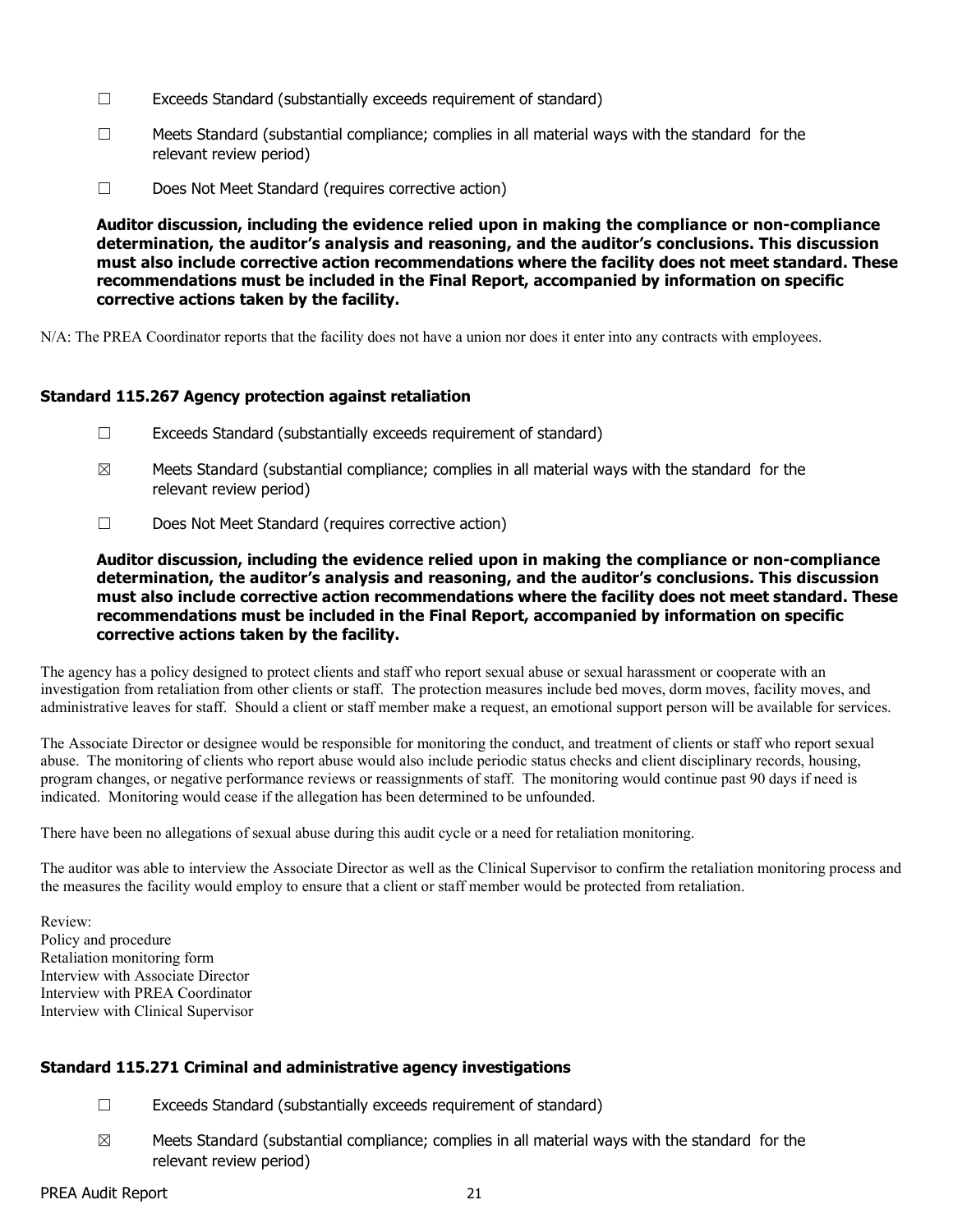☐ Does Not Meet Standard (requires corrective action)

### Auditor discussion, including the evidence relied upon in making the compliance or non-compliance determination, the auditor's analysis and reasoning, and the auditor's conclusions. This discussion must also include corrective action recommendations where the facility does not meet standard. These recommendations must be included in the Final Report, accompanied by information on specific corrective actions taken by the facility.

The facility conducts administrative investigations but does not conduct criminal investigations. Criminal investigations would be completed by City of Cincinnati Police Department. The facility has not had an allegation of sexual abuse or sexual harassment during this audit cycle.

The facility has a trained administrative investigator and the PREA Coordinator is a trained investigator as well.

The auditor sat with the PREA Coordinator and the PREA Investigator to review the process for how the investigator completes an investigation. The investigator discussed the review of any camera footage if available, interviewing the alleged victim, witness, and abuser, and review if there has been previous complains made against the suspected abuser. At no time does the investigator use status as a client or staff member to determine credibility. The facility does not use a polygraph examination as part of an administrative investigation. All allegations will receive an administrative investigation regardless of whether the alleged victim or abuser is no longer employed or in the control of the agency.

All allegations are documented and reviewed by the Risk Management Committee. The report is comprehensive in the information it collects from the beginning to the disposition of the allegation. If a Sexual Abuse Review Team meeting and retaliation monitoring is necessary, the investigator will denote the time of the SART meeting and who is responsible for retaliation monitoring.

The PREA Coordinator confirmed the retention schedule of for as long as the person is incarcerated or employed with the agency plus five years. The Associate Director is responsible for maintaining contact with the legal local authority when the investigation has been referred for criminal investigation.

Review: Policy and procedure Investigation reports Interview with PREA Coordinator Interview with Associate Director

# Standard 115.272 Evidentiary standard for administrative investigations

- $\Box$  Exceeds Standard (substantially exceeds requirement of standard)
- $\boxtimes$  Meets Standard (substantial compliance; complies in all material ways with the standard for the relevant review period)
- ☐ Does Not Meet Standard (requires corrective action)

### Auditor discussion, including the evidence relied upon in making the compliance or non-compliance determination, the auditor's analysis and reasoning, and the auditor's conclusions. This discussion must also include corrective action recommendations where the facility does not meet standard. These recommendations must be included in the Final Report, accompanied by information on specific corrective actions taken by the facility.

By agency policy and confirmed by the investigator and PREA Coordinator interviews, the agency imposes a standard of preponderance of evidence or 51% to substantiate an allegation of sexual abuse or sexual harassment.

The PREA Coordinator reviews all investigations to ensure that the proper determination was met based on the preponderance of evidence criteria.

PREA Audit Report 22 Review: Policy and procedure Interview with PREA Coordinator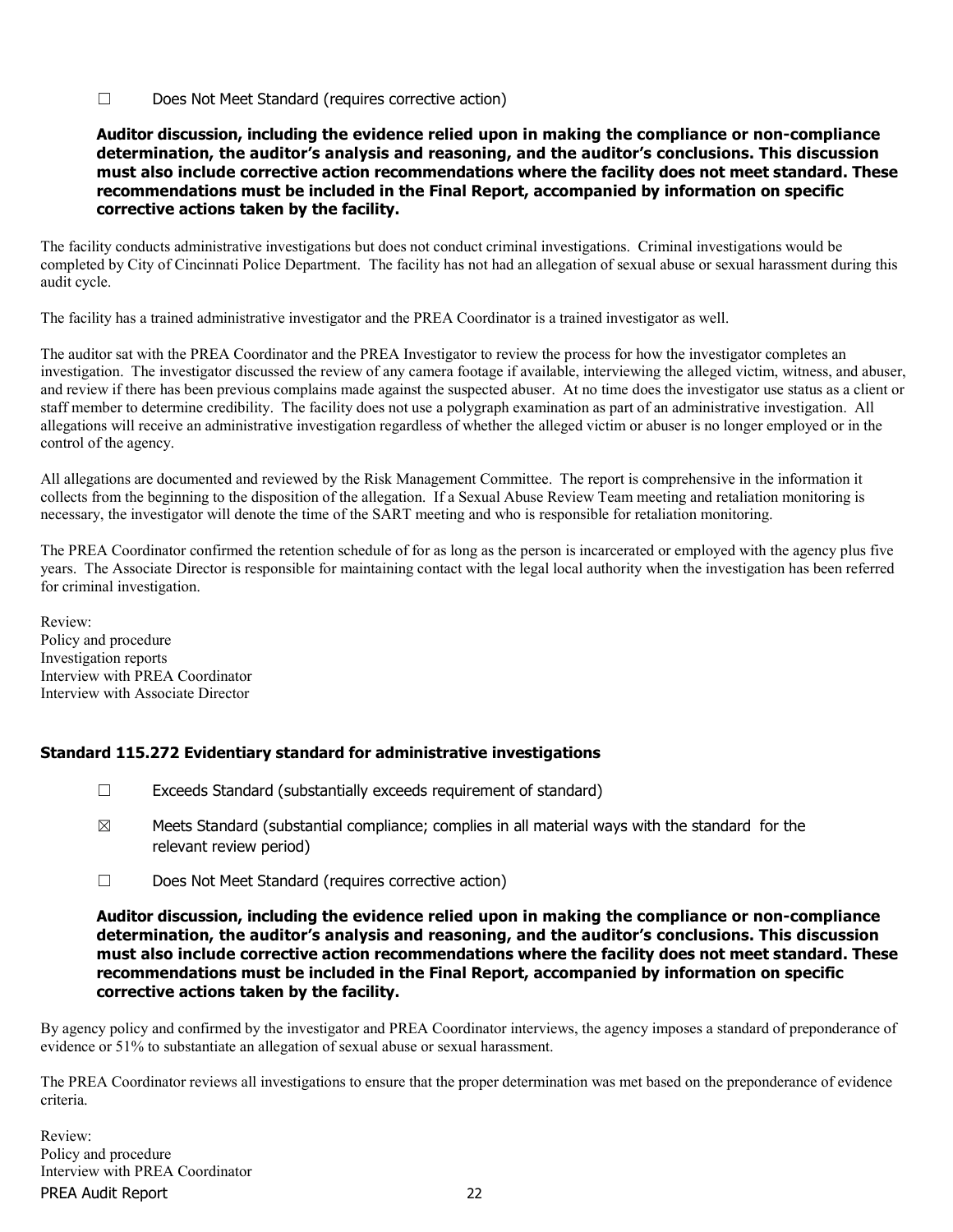### Standard 115.273 Reporting to residents

- ☐ Exceeds Standard (substantially exceeds requirement of standard)
- $\boxtimes$  Meets Standard (substantial compliance; complies in all material ways with the standard for the relevant review period)
- ☐ Does Not Meet Standard (requires corrective action)

Auditor discussion, including the evidence relied upon in making the compliance or non-compliance determination, the auditor's analysis and reasoning, and the auditor's conclusions. This discussion must also include corrective action recommendations where the facility does not meet standard. These recommendations must be included in the Final Report, accompanied by information on specific corrective actions taken by the facility.

Talbert House policy requires client notification to any client that alleges sexual abuse or sexual harassment whether that allegation has been determined to be substantiated, unsubstantiated, or unfounded.

Review: Policy and procedure Client notification sample Interview with PREA Coordinator

### Standard 115.276 Disciplinary sanctions for staff

- ☐ Exceeds Standard (substantially exceeds requirement of standard)
- $\boxtimes$  Meets Standard (substantial compliance; complies in all material ways with the standard for the relevant review period)
- ☐ Does Not Meet Standard (requires corrective action)

Auditor discussion, including the evidence relied upon in making the compliance or non-compliance determination, the auditor's analysis and reasoning, and the auditor's conclusions. This discussion must also include corrective action recommendations where the facility does not meet standard. These recommendations must be included in the Final Report, accompanied by information on specific corrective actions taken by the facility.

Talbert House outlines its progressive disciplinary plan in its employee handbook. A review of the handbook states that any staff member found to have engaged in sexual abuse will be terminated. Termination or resignations by staff will not void an investigation and any criminal activity will be reported to the legal authority and to any relevant licensing agency. Policy also indicates that the agency will notify law enforcement or any relevant licensing boards of any terminations or resignations based upon violations of the agency's client sexual abuse and sexual harassment prevention policy when such behavior is criminal in nature.

All staff interviewed understood that anyone engaging in sexual harassment will be disciplined according to agency policy and that they would be terminated for participating in sexual abuse. Staff indicated that they are required to report any suspicion to their immediate supervisor and that they would not have any issue reporting a coworker for violation of the zero tolerance policy.

The auditor reviewed agency policy, the employee handbook, and interviewed the PREA Coordinator and Human Resource Generalist to confirm the disciplinary process for employees found to have substantially engaged in sexual harassment or sexual abuse against residents. All agency leadership stated that any employee found to have engaged in sexual harassment will be immediately terminated from the facility and employees found to have engaged in sexual abuse will be immediately terminated and law enforcement would be notified.

PREA Audit Report 23 Review: Policy and procedure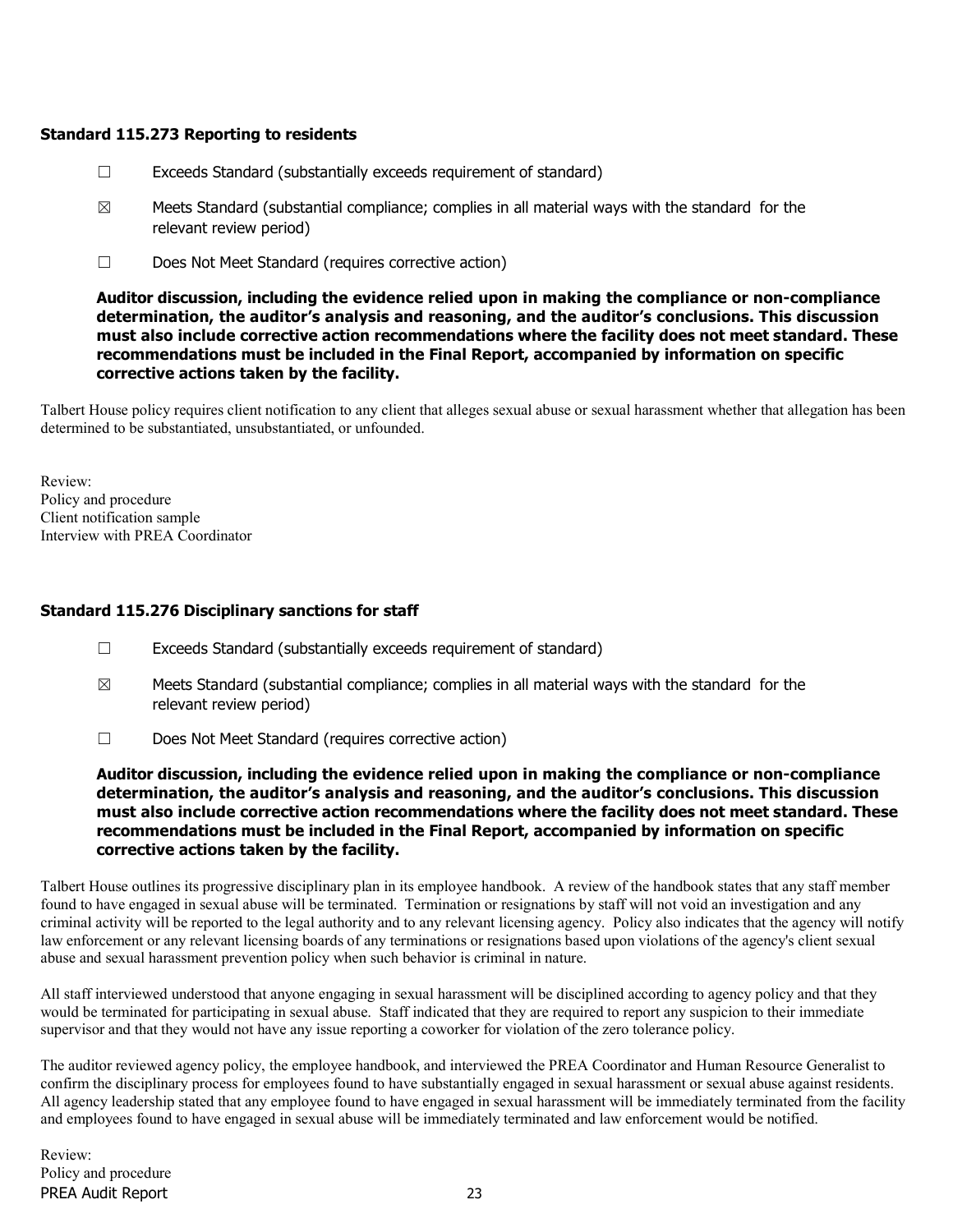Employee handbook Interview with random staff Interview with PREA Coordinator Interview with Human Resource Generalist Review of employee files

### Standard 115.277 Corrective action for contractors and volunteers

- ☐ Exceeds Standard (substantially exceeds requirement of standard)
- $\boxtimes$  Meets Standard (substantial compliance; complies in all material ways with the standard for the relevant review period)
- ☐ Does Not Meet Standard (requires corrective action)

Auditor discussion, including the evidence relied upon in making the compliance or non-compliance determination, the auditor's analysis and reasoning, and the auditor's conclusions. This discussion must also include corrective action recommendations where the facility does not meet standard. These recommendations must be included in the Final Report, accompanied by information on specific corrective actions taken by the facility.

All contractors and volunteers are made aware of the agency's zero tolerance policy toward sexual abuse and sexual harassment. Each must participate in PREA training where they will be taught how to prevent, detect, respond, and report sexual harassment and sexual abuse.

The facility has not had an allegation of sexual abuse or sexual harassment against a contractor or volunteer during this audit cycle.

Review: Policy and procedure Contractor training verification Interview with PREA Coordinator

### Standard 115.278 Disciplinary sanctions for residents

- ☐ Exceeds Standard (substantially exceeds requirement of standard)
- $\boxtimes$  Meets Standard (substantial compliance; complies in all material ways with the standard for the relevant review period)
- ☐ Does Not Meet Standard (requires corrective action)

### Auditor discussion, including the evidence relied upon in making the compliance or non-compliance determination, the auditor's analysis and reasoning, and the auditor's conclusions. This discussion must also include corrective action recommendations where the facility does not meet standard. These recommendations must be included in the Final Report, accompanied by information on specific corrective actions taken by the facility.

The facility has an appropriate policy that disciplines clients for a substantiated allegation of sexual abuse or sexual harassment or for a criminal finding of guilt for sexual abuse or harassment. The facility has not had an allegation of client on client sexual abuse or sexual harassment, nor have they had a guilty finding in a criminal investigation of client on client sexual abuse or sexual harassment during this audit cycle.

The client handbook clearly defines the agency's rule violations and the possible sanctions. Each client is given a handbook at intake and staff reviews the handbook, specifically the disciplinary policies, with each client.

During client interviews, all clients stated that they received a handbook at intake and that staff reviewed the disciplinary policies with them.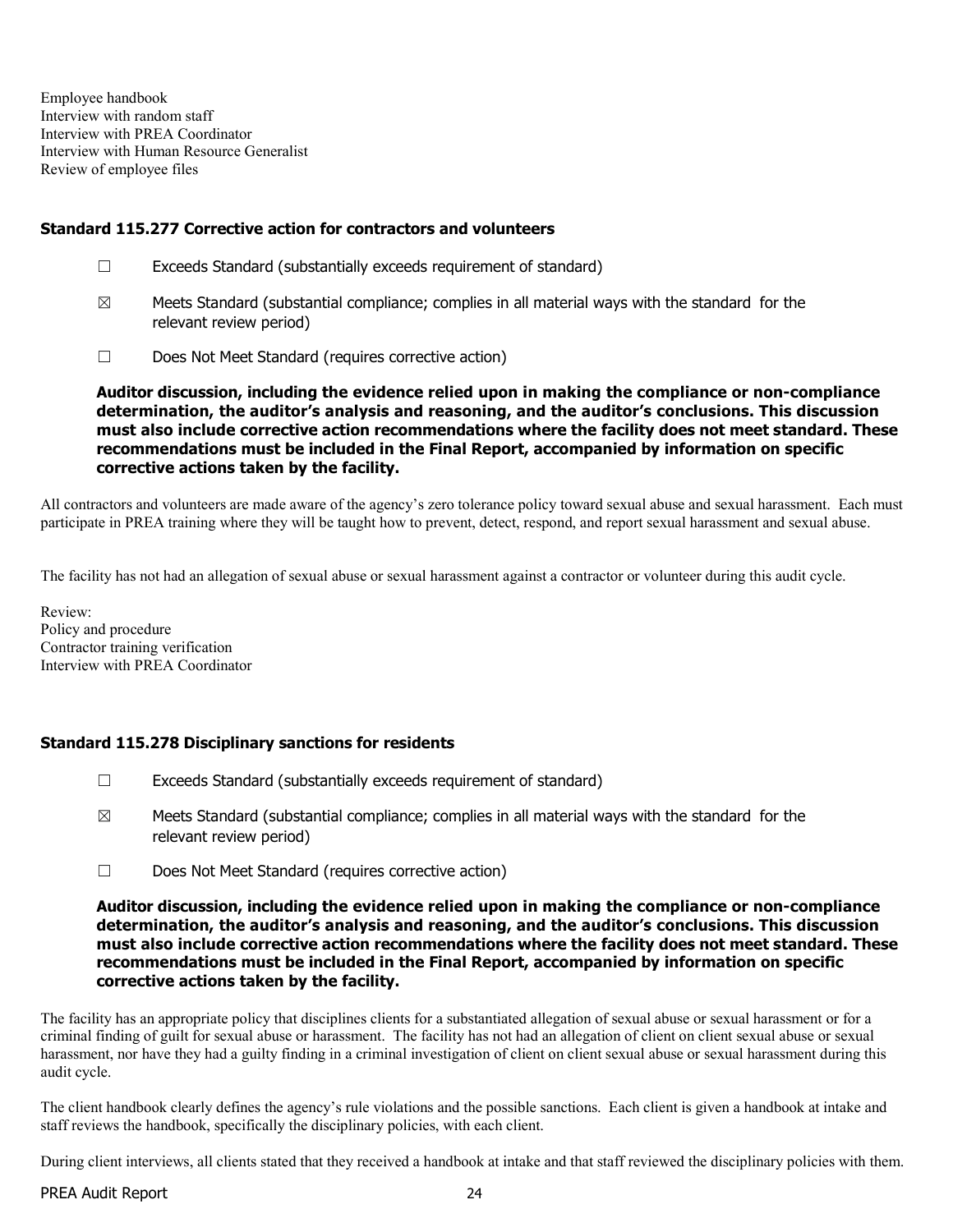Each client was able to identify the sanctions that accompany a substantiated allegation of sexual abuse or sexual harassment or a criminal finding of guilt.

Review: Policy and procedure Client handbook Interviews with random clients Interview with PREA Coordinator

### Standard 115.282 Access to emergency medical and mental health services

- $\Box$  Exceeds Standard (substantially exceeds requirement of standard)
- $\boxtimes$  Meets Standard (substantial compliance; complies in all material ways with the standard for the relevant review period)
- ☐ Does Not Meet Standard (requires corrective action)

Auditor discussion, including the evidence relied upon in making the compliance or non-compliance determination, the auditor's analysis and reasoning, and the auditor's conclusions. This discussion must also include corrective action recommendations where the facility does not meet standard. These recommendations must be included in the Final Report, accompanied by information on specific corrective actions taken by the facility.

After an incident of sexual abuse or sexual assault, victims are offered unimpeded access to emergency medical treatment and crisis intervention services. Qualified practitioners who would determine the appropriate scope of services would provide these services. Medical services would be provided by University Hospital, and mental health, crisis intervention, or advocacy services would be provided by Women Helping Women. Clients would be given timely information about and timely access to emergency contraception and sexually transmitted infections prophylaxis. All services are offered free of charge to clients.

The victim's mental health will be evaluated by the agency clinical staff. The clinician will update the PREA Coordinator on the victim's need for outside services.

Talbert House staff are trained on the appropriate response to an incident of sexual abuse or sexual assault during monthly staff meetings. A grant obtained by the facility will provide trauma informed care training to all staff members.

A review of allegation investigation forms shows that staff would offer clients the opportunity to receive medical and mental health care if appropriate.

Review: Policy and procedure Sexual Abuse, Assault, Harassment Reporting form Training roster Investigation report form Interview with PREA Coordinator Interview with Associate Director Interview with random staff

### Standard 115.283 Ongoing medical and mental health care for sexual abuse victims and abusers

- $\Box$  Exceeds Standard (substantially exceeds requirement of standard)
- $\boxtimes$  Meets Standard (substantial compliance; complies in all material ways with the standard for the relevant review period)
- ☐ Does Not Meet Standard (requires corrective action)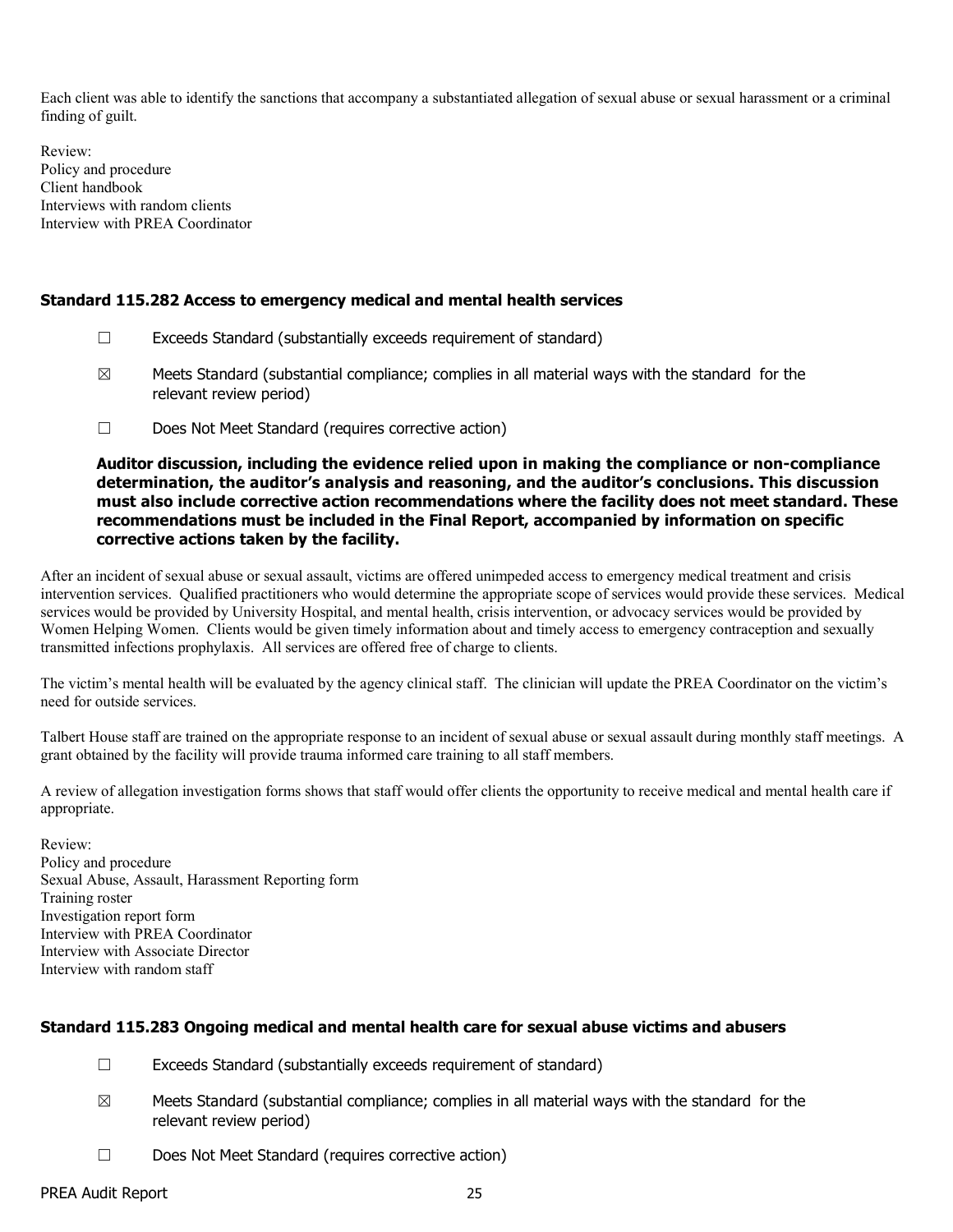The facility offers community medical and counseling services for clients who have been sexually abused in a prison, jail, lockup, or juvenile facility. The treatment includes testing for sexually transmitted diseases. Treatment is offered to all known client to client abusers within 60 days of learning such history. All treatment is offered free of charge. The facility has not had a report of any known client to client abuser.

Staff are trained on the first responder duties and coordinated response plan. This plan outlines how staff is to offer unimpeded access to both emergency and ongoing medical and mental health care. Ongoing medical and mental health care will be at the discretion of the medical provider and is again at no cost to the resident.

The PREA initial screening and rescreening along with other intake documentation are reviewed to determine if a client has abused others while in a correctional setting. If a client indicates or has a report that indicates that he has in fact abused another client while in a correctional setting, the agency's clinician would meet with the client to determine if additional treatment or a referral for community treatment is necessary.

Review: Policy and procedure Sexual Abuse, Assault, Harassment Reporting form MOU with Women Helping Women Training roster Interview with PREA Coordinator Interview with Associate Director Interview with random staff

### Standard 115.286 Sexual abuse incident reviews

- ☐ Exceeds Standard (substantially exceeds requirement of standard)
- $\boxtimes$  Meets Standard (substantial compliance; complies in all material ways with the standard for the relevant review period)
- ☐ Does Not Meet Standard (requires corrective action)

### Auditor discussion, including the evidence relied upon in making the compliance or non-compliance determination, the auditor's analysis and reasoning, and the auditor's conclusions. This discussion must also include corrective action recommendations where the facility does not meet standard. These recommendations must be included in the Final Report, accompanied by information on specific corrective actions taken by the facility.

Talbert House has an agency policy on a review of all substantiated or unsubstantiated allegations of sexual abuse within 30 days of the conclusion of the investigation. The review team includes the PREA Coordinator, Facility Associate Director, Facility Director, Clinical staff, and any other staff member deemed necessary.

The team would review agency policies and practices, training, staffing plan, and physical vulnerabilities. This includes whether a change in policy or practice will better prevent, detect, or respond to sexual abuse; if the incident or allegation was motivated by race, ethnicity, gender identity, gang affiliation, or any other group dynamic; if any physical barriers in the area enabled the abuse; adequacy of staffing levels; and whether monitoring technology should be deployed or augmented to supplement supervision by staff. The agency's Risk Management Committee will review for any significant issues that may need to be addressed agency wide.

Pathways for Women has no allegations of sexual abuse or sexual assault during this audit cycle that would require a SART review. The auditor review the paper work and process of a SART review with the PREA Coordinator. The Director would ensure that the Associate Director implemented any recommendations.

PREA Audit Report 26 Review: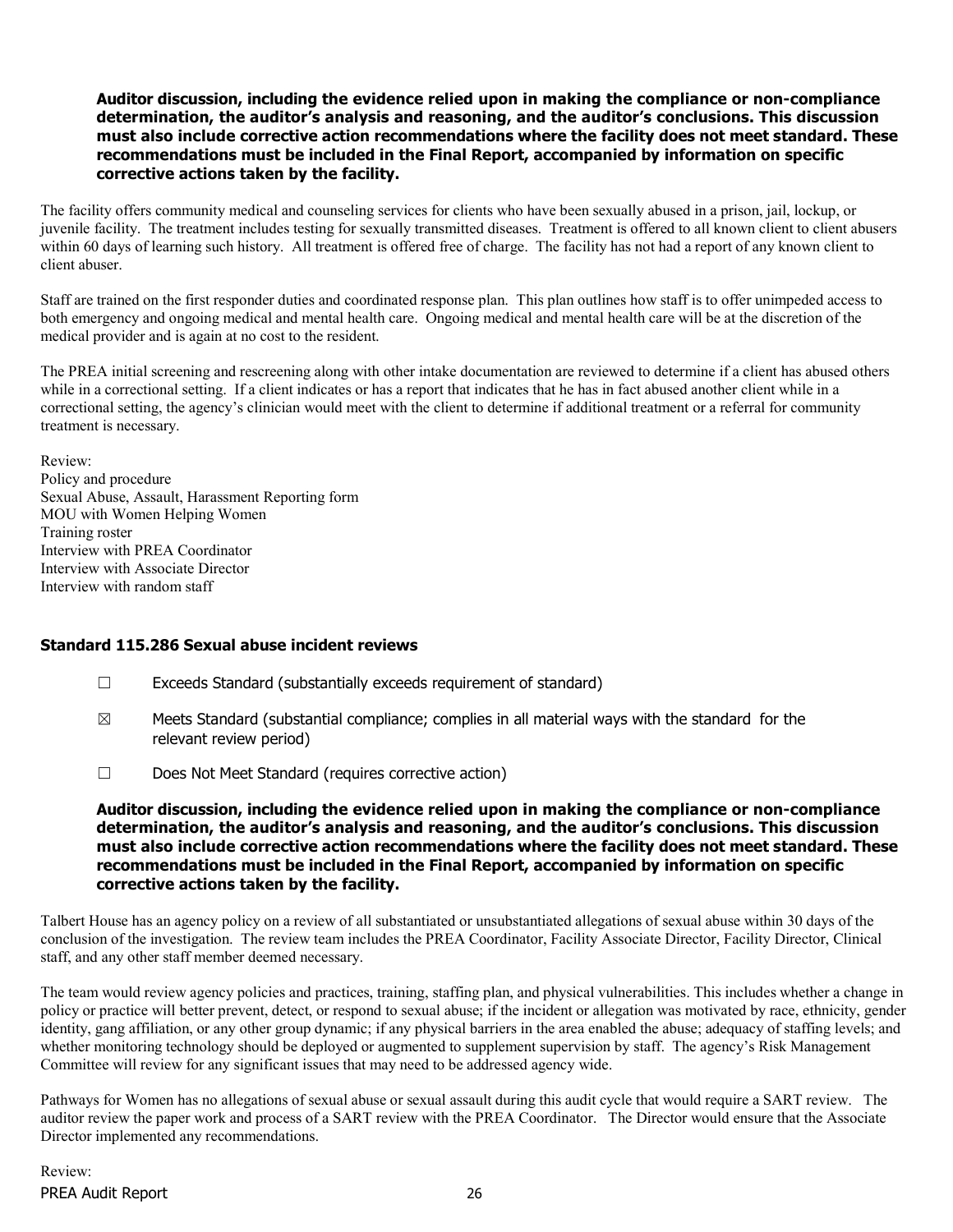Policy and procedure SART review forms Interview with PREA Coordinator Interview with Associate Director

#### Standard 115.287 Data collection

- ☐ Exceeds Standard (substantially exceeds requirement of standard)
- $\boxtimes$  Meets Standard (substantial compliance; complies in all material ways with the standard for the relevant review period)
- ☐ Does Not Meet Standard (requires corrective action)

Auditor discussion, including the evidence relied upon in making the compliance or non-compliance determination, the auditor's analysis and reasoning, and the auditor's conclusions. This discussion must also include corrective action recommendations where the facility does not meet standard. These recommendations must be included in the Final Report, accompanied by information on specific corrective actions taken by the facility.

The facility directors are responsible for collecting the data for every allegation of sexual abuse and sexual harassment at the facility for each calendar year. The facility is using Ohio Department of Rehabilitation and Corrections PREA reporting form as the collection instrument. The information from this report is aggregated and listed in the agency's annual PREA report and the report is posted on the facility's website.

The PREA Coordinator reports the records retention schedule for information collected is ten years.

The Justice Department has not requested this information from the agency.

Review: Policy and procedure Annual PREA report Agency website (http://www.talberthouse.org/resources/prea-5/) ODRC PREA outcome measures report Interview with PREA Coordinator

### Standard 115.288 Data review for corrective action

- ☐ Exceeds Standard (substantially exceeds requirement of standard)
- $\boxtimes$  Meets Standard (substantial compliance; complies in all material ways with the standard for the relevant review period)
- ☐ Does Not Meet Standard (requires corrective action)

Auditor discussion, including the evidence relied upon in making the compliance or non-compliance determination, the auditor's analysis and reasoning, and the auditor's conclusions. This discussion must also include corrective action recommendations where the facility does not meet standard. These recommendations must be included in the Final Report, accompanied by information on specific corrective actions taken by the facility.

The agency has a policy requiring the PREA Coordinator to publish an annual PREA report. The report contains details on how the facility assess and improves the effectiveness of its sexual abuse prevention, detection, and response policies, practices, and training. The report identifies problem areas and corrective action along with the corrections from prior years. The report also includes an assessment of the agency's progress in addressing sexual abuse.